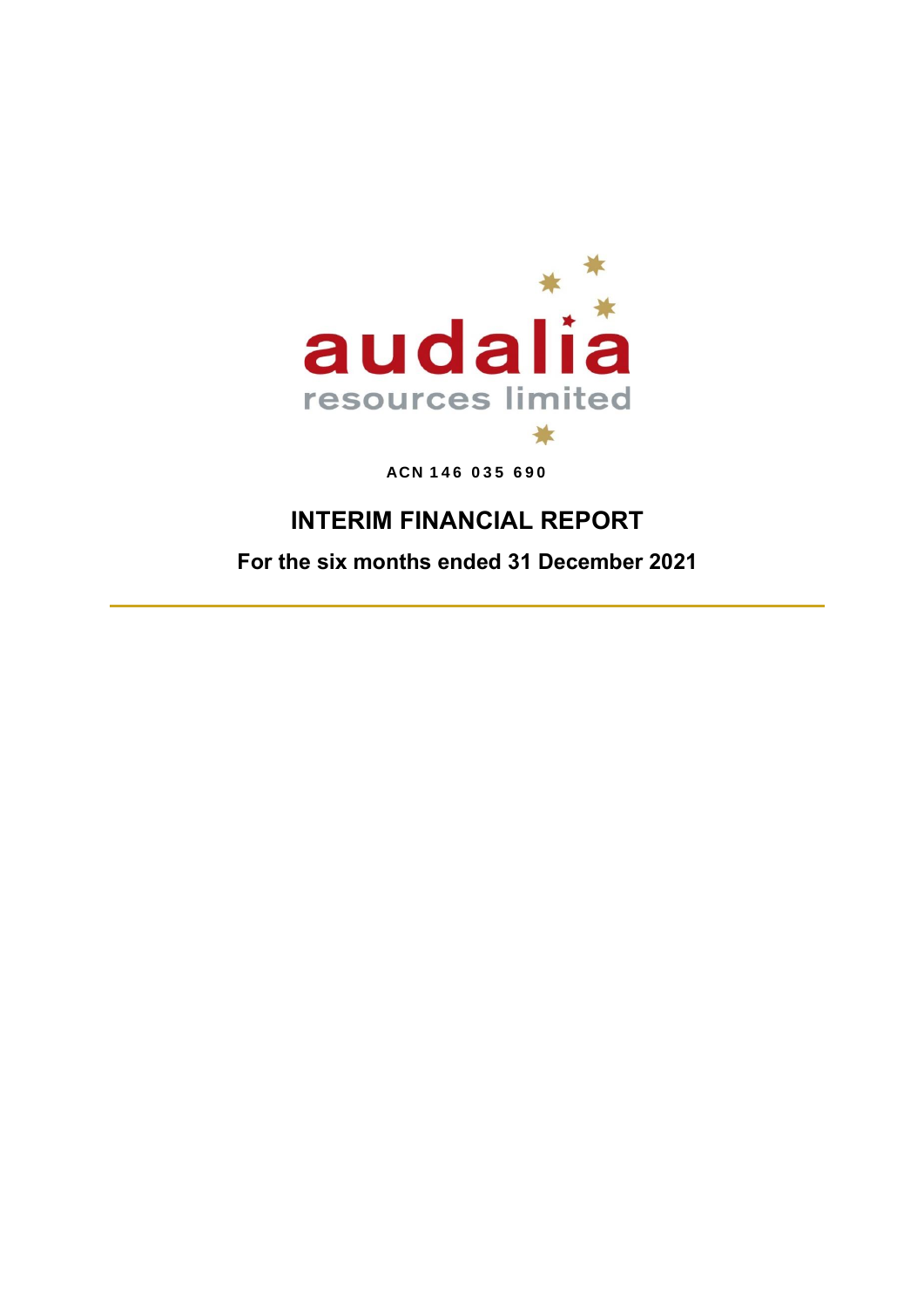

### **C O R P O R A T E DI R E C T O R Y**

### **DIRECTORS**

Executive Director Mr Siew Swan Ong<br>
Executive Director/ CEO Mr Brent Butler Executive Director/ CEO<br>Non-Executive Director

Mr Xu (Geoffrey) Han

## **COMPANY SECRETARY**

Ms Karen Logan

#### **PRINCIPAL PLACE OF BUSINESS AND REGISTERED OFFICE**

Level 1, Office F 1139 Hay Street WEST PERTH WA 6005 Telephone: (61 8) 9321 0715 Facsimile: (61 8) 9321 0721 Email: admin@audalia.com.au Website: www.audalia.com.au

### **SHARE REGISTRY**

Advanced Share Registry Limited 110 Stirling Highway NEDLANDS WA 6009 PO Box 1156 NEDLANDS WA 6909 Telephone: (61 8) 9389 8033<br>Facsimile: (61 8) 6370 4203  $(61 8) 6370 4203$ 

### **AUDITOR**

BDO Level 9 Mia Yellagonga Tower 2 5 Spring Street Perth WA 6000 AUSTRALIA

### **SECURITIES EXCHANGE**

ASX Limited Level 40, Central Park 152-158 St George's Terrace Perth WA 6000

ASX Code: ACP

### **BANKER**

National Australia Bank Level 14 100 St George's Terrace Perth WA 6000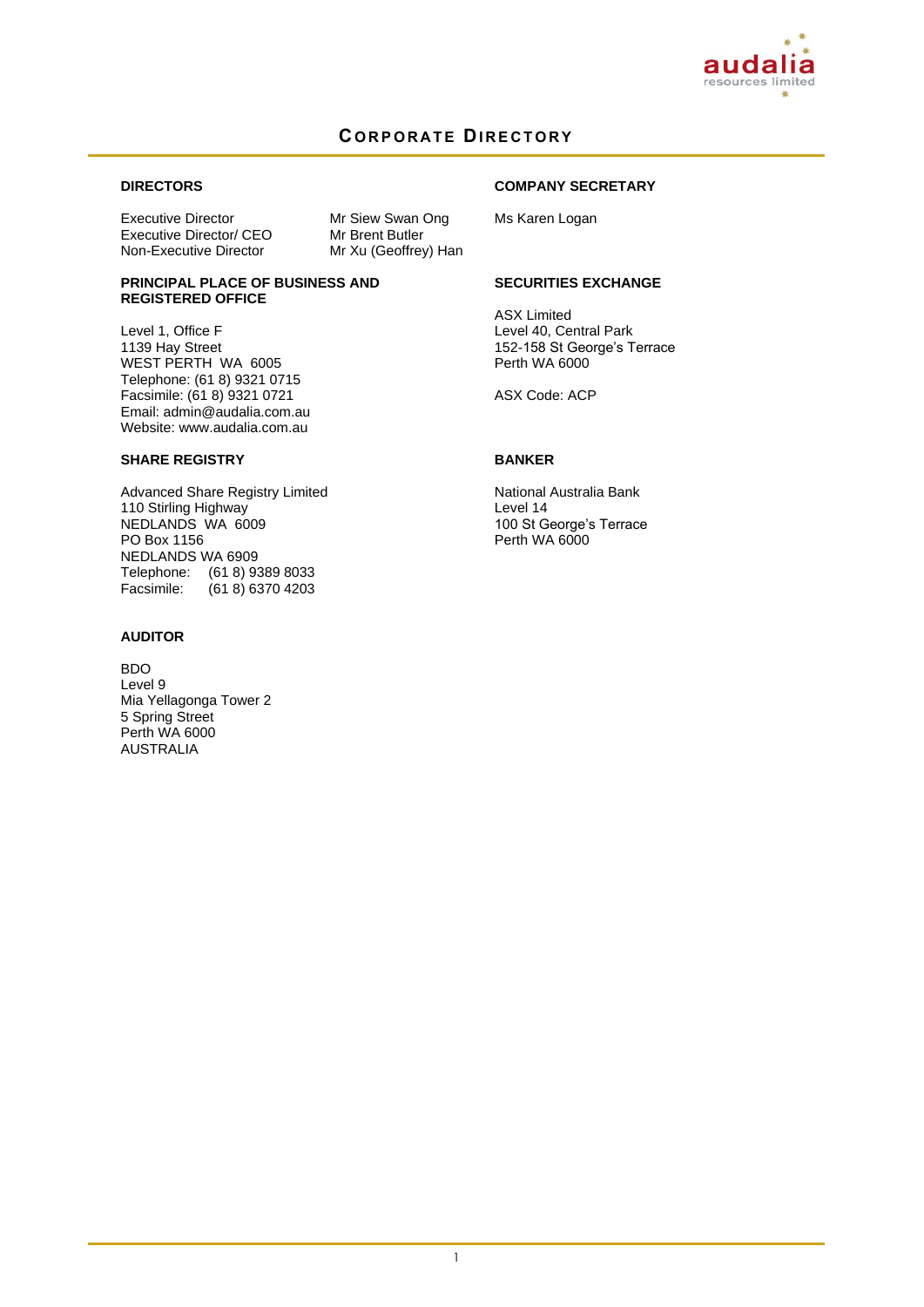

### **C O N T E N T S**

# **PAGE Directors' Report 3** Auditor's Independence Declaration 8 Interim Financial Report Statement of Profit or Loss and Other Comprehensive Income 9 Statement of Financial Position 10 Statement of Changes in Equity 11 Statement of Cash Flows 12 Condensed Notes to the Financial Statements 13 **Directors' Declaration** 18 Independent Auditor's Review Report 19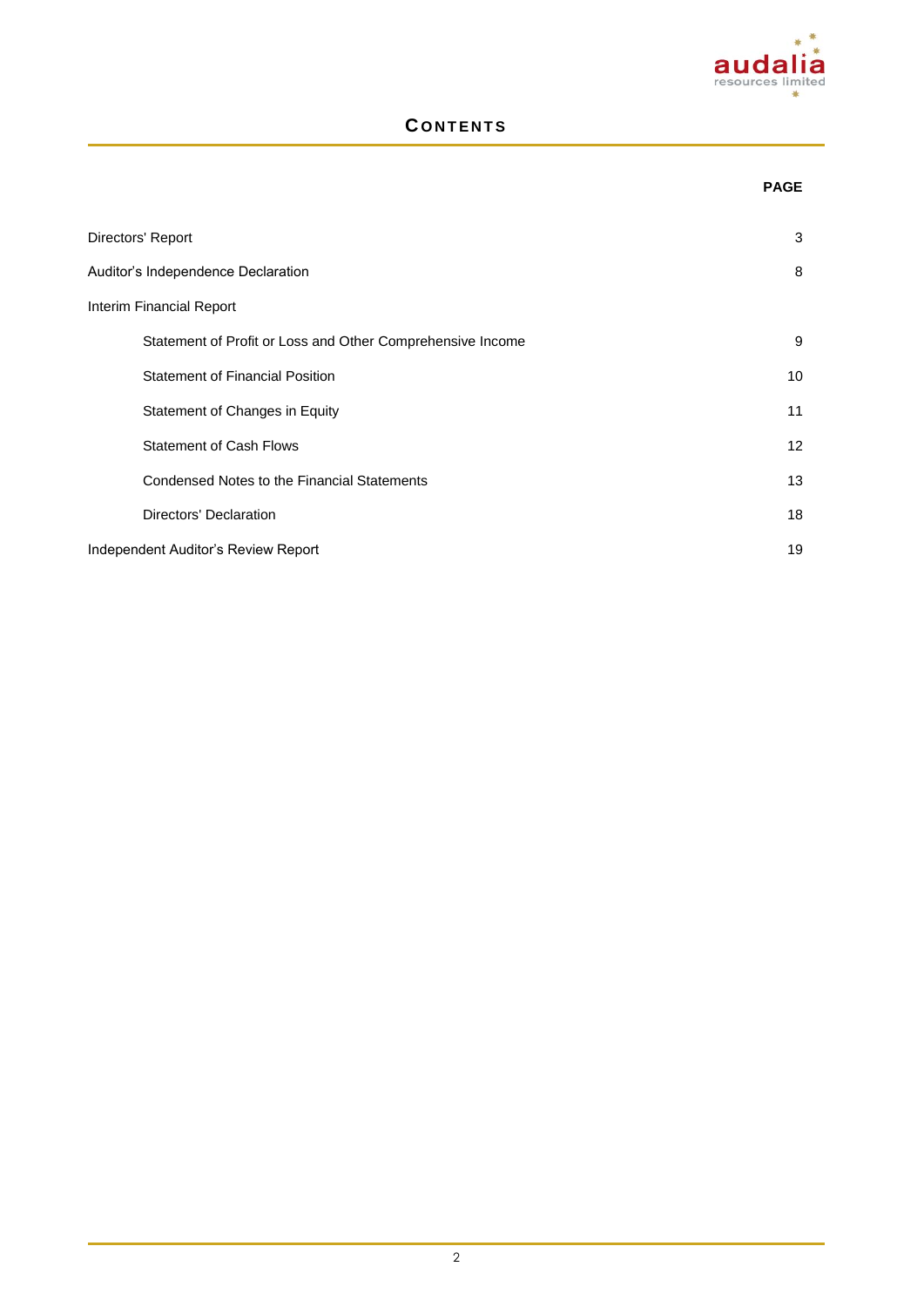

The Directors present the interim financial report of Audalia Resources Limited (the **Company or Audalia**) for the halfyear ended 31 December 2021 and the auditor's review report thereon:

### **DIRECTORS AND COMPANY SECRETARY**

The Directors and Company Secretary of the Company at any time during or since the end of the interim period and until the date of this report are noted below.

Mr Siew Swan Ong (Executive Director) Mr Brent Butler (Executive Director and CEO) Mr Xu (Geoffrey) Han (Non-Executive Director) Ms Karen Logan (Company Secretary)

### **PRINCIPAL ACTIVITIES**

During the half year, the principal continuing activity of the Company was mineral exploration and evaluation.

### **REVIEW OF ACTIVITIES**

Audalia Resources Limited (ASX: **ACP**) is pleased to present its interim financial report for the six months ended 31 December 2021 to shareholders and provide some insight into the advancement the Company has made in its activities to date.

### **OVERVIEW**

#### **MEDCALF PROJECT**

The Medcalf Project is a vanadium-titaniumiron project located some 470 kilometres south east of Perth near Lake Johnston, Western Australia. The Medcalf Project comprises three<br>granted exploration licences E63/1133, granted exploration licences E63/1134 and E63/1855, two miscellaneous licences L63/75 and L63/94 and one General Purpose licence G63/10 as well as mining lease M63/656. Together these licences cover a total area of 38 km2.

The Medcalf Project lies in the southern end of the Archaean Lake Johnston greenstone belt. This greenstone belt is a narrow, northnorthwest trending belt approximately 110 km in length. It is located near the south margin of the Yilgarn Craton, midway between the southern ends of the Norseman-Wiluna and the Forrestania-Southern Cross greenstone belts.



**Figure 1: Medcalf Project - Location Map**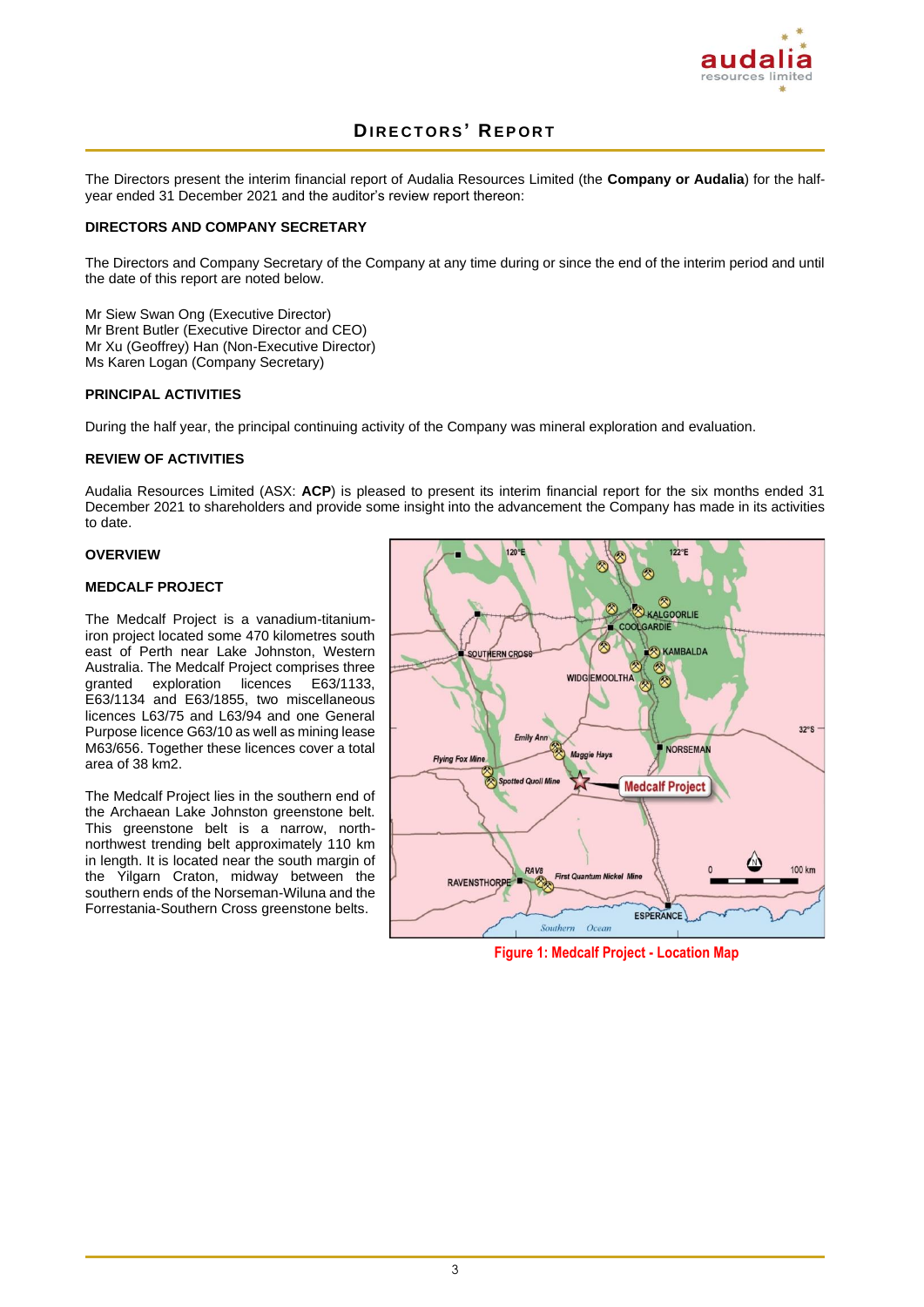

### **REVIEW OF ACTIVITIES (continued)**

#### **Activities conducted during the half year**

During the period, the Company commenced an updated Prefeasibility Study and a lump ore metallurgical test work programme.

#### **Updated PFS study**

Audalia has since been investigating options from the 2016 pre-feasibility study (PFS) to improve the economic outcomes of the Medcalf Project and reduce the environmental impact of the Project.

Audalia has recently identified the possibility of producing a lump ore product to be used for blast furnace refractory liner protection. The proposed product is a direct shipping ore (DSO) type product only requiring crushing and screening to specified size range. Therefore, the Capex and Opex requirement for processing DSO will be less compared to the hydrometallurgical process identified in 2016 PFS.

The production of pig iron in the blast furnace is the most widely used method for iron making. Blast furnace is a large scale industrial reactor that converts iron oxide to usable pig iron using coke and coal as fuel. It is well recognised that one of the main limitations of the furnace life is the wear of the hearth refractories.

A proven approach to reduce the wear of the hearth refractory lining is the addition of titanium bearing materials in the furnace by means of forming scaffolds along the surface of the eroded hearth lining. This scaffold is rich in titanium, has a high melting point and act as protection agent to prevent the eroded hearth lining from further damage.

As a result, the Company has engaged METS Engineering who are a Perth based independent consulting group specialising in mineral processing, engineering studies, training and specialist services to undertake an updated PFS study on the DSO. Cube Consulting have been engaged to provide a JORC compliant Ore Reserve estimate utilising data from this PFS.

#### **Metallurgical Test Work**

The Company engaged Cube Consulting to undertake a series of optimisations on the 2018 resource block model, focussing on high grade TiO2 ore that could be mined from the existing mineral resource. The results were encouraging which led to the excavation of a 12 tonnes of high grade TiO2 from the Vesuvius deposit. This bulk sample as delivered to Nagrom for a series of sample characterisation and metallurgical test work will be undertaken to determine the viability of producing refractory protection lump ore from the Medcalf Project.

The test work results will confirm if the Medcalf ore can be processed by crushing and screening to produce the lump ore product and meeting the required specifications. The metallurgical test work program is a critical component in the proposed updated PFS study.

The lump ore sample produced from the metallurgical test work will be provided to potential offtake customer for consideration and if acceptable, facilitate the offtake negotiation.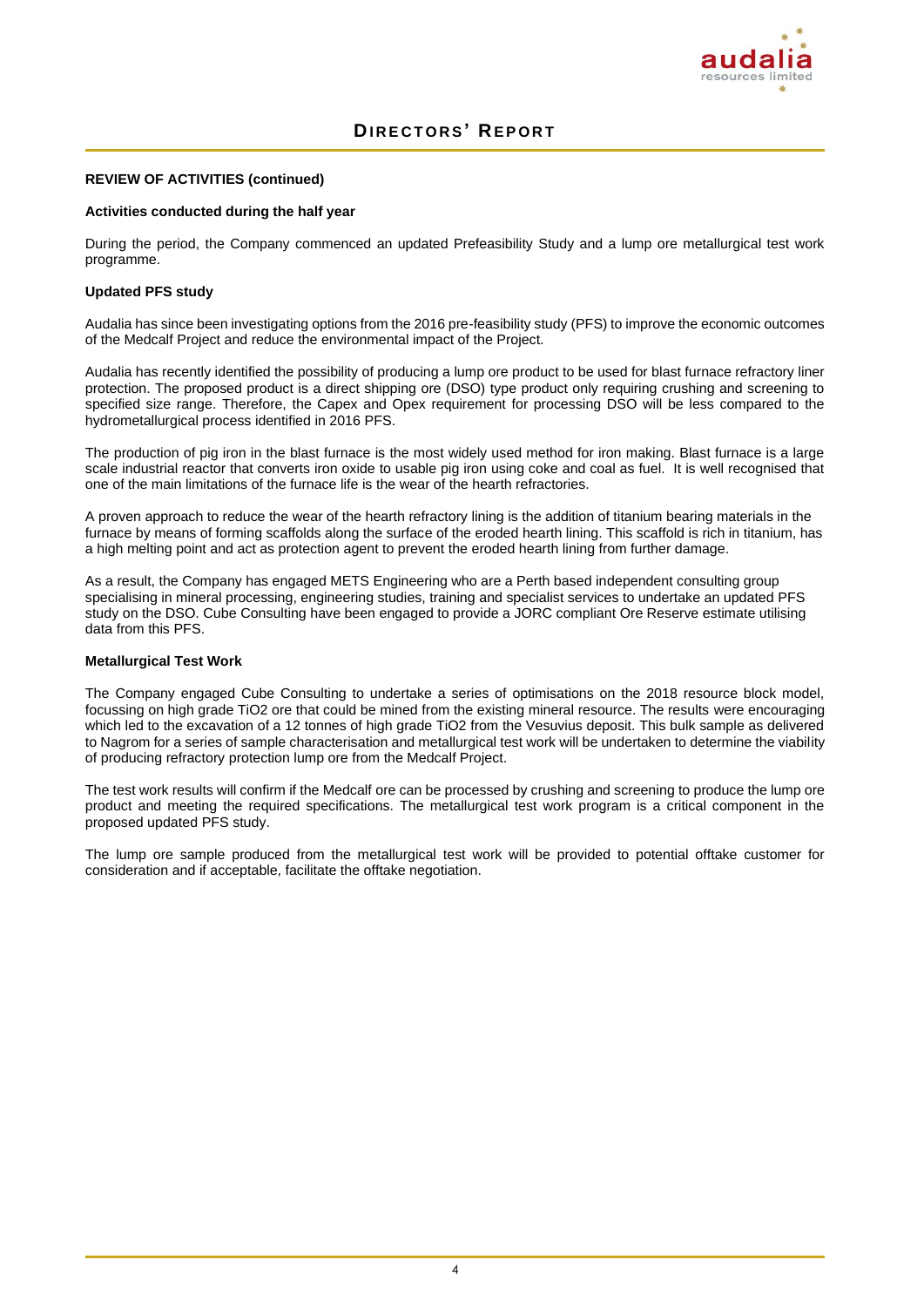

### **REVIEW OF ACTIVITIES (continued)**

#### **Environmental permitting update**

The Company engaged the services of environmental consultants to address the comments received during the Public Environmental Review (PER) period. The environmental study reports have been submitted to the Environmental Protection Authority (EPA) form part of the Response to Submission (RtS) document submitted to the EPA on 8 October 2021. Comments on the RtS document were received from EPA on 22 December 2021. These comments have been addressed by the environmental consultants in an updated RtS document and this has been submitted to the EPA on 10 February 2022.

#### **Schedule of Tenements as at 31 December 2021**

| <b>Projects</b>   | Licence<br><b>Number</b>                                                                         | <b>Registered Holder / Applicant</b>                                                                                                                                                                                                                              | <b>Status</b>                                                                                         | Audalia's<br><b>Interest</b>                                           |
|-------------------|--------------------------------------------------------------------------------------------------|-------------------------------------------------------------------------------------------------------------------------------------------------------------------------------------------------------------------------------------------------------------------|-------------------------------------------------------------------------------------------------------|------------------------------------------------------------------------|
| Western Australia |                                                                                                  |                                                                                                                                                                                                                                                                   |                                                                                                       |                                                                        |
| <b>Medcalf</b>    | E63/1133<br>E63/1134<br>M63/656<br>E63/1855<br>163/75<br>1.63/94<br>E63/1915<br>G63/10<br>G63/11 | Audalia Resources Limited<br>Audalia Resources Limited<br>Audalia Resources Limited<br>Audalia Resources Limited<br>Audalia Resources Limited<br>Audalia Resources Limited<br>Audalia Resources Limited<br>Audalia Resources Limited<br>Audalia Resources Limited | Granted<br>Granted<br>Granted<br>Granted<br>Granted<br>Granted<br>Application<br>Granted<br>Withdrawn | 100%<br>100%<br>100%<br>100%<br>100%<br>100%<br>$0\%$<br>100%<br>$0\%$ |

### **Competent Person's Statement**

The information in this report relates to the Exploration Results based on information compiled by Mr Brent Butler, who is a Fellow of The Australasian Institute of Mining and Metallurgy. Mr Butler has 37 years' experience as a geologist and is CEO and Executive Director of Audalia. Mr Butler has sufficient experience which is relevant to the style of mineralisation and type of deposit under consideration and to the activity which he is undertaking to qualify as a Competent Person as defined in the 2012 edition of the 'Australasian Code for Reporting of Exploration Results, Mineral Resources and Ore Reserves' (JORC Code). Mr Butler has provided his consent to the inclusion in the report of the matters based on his information in the form and context in which it appears.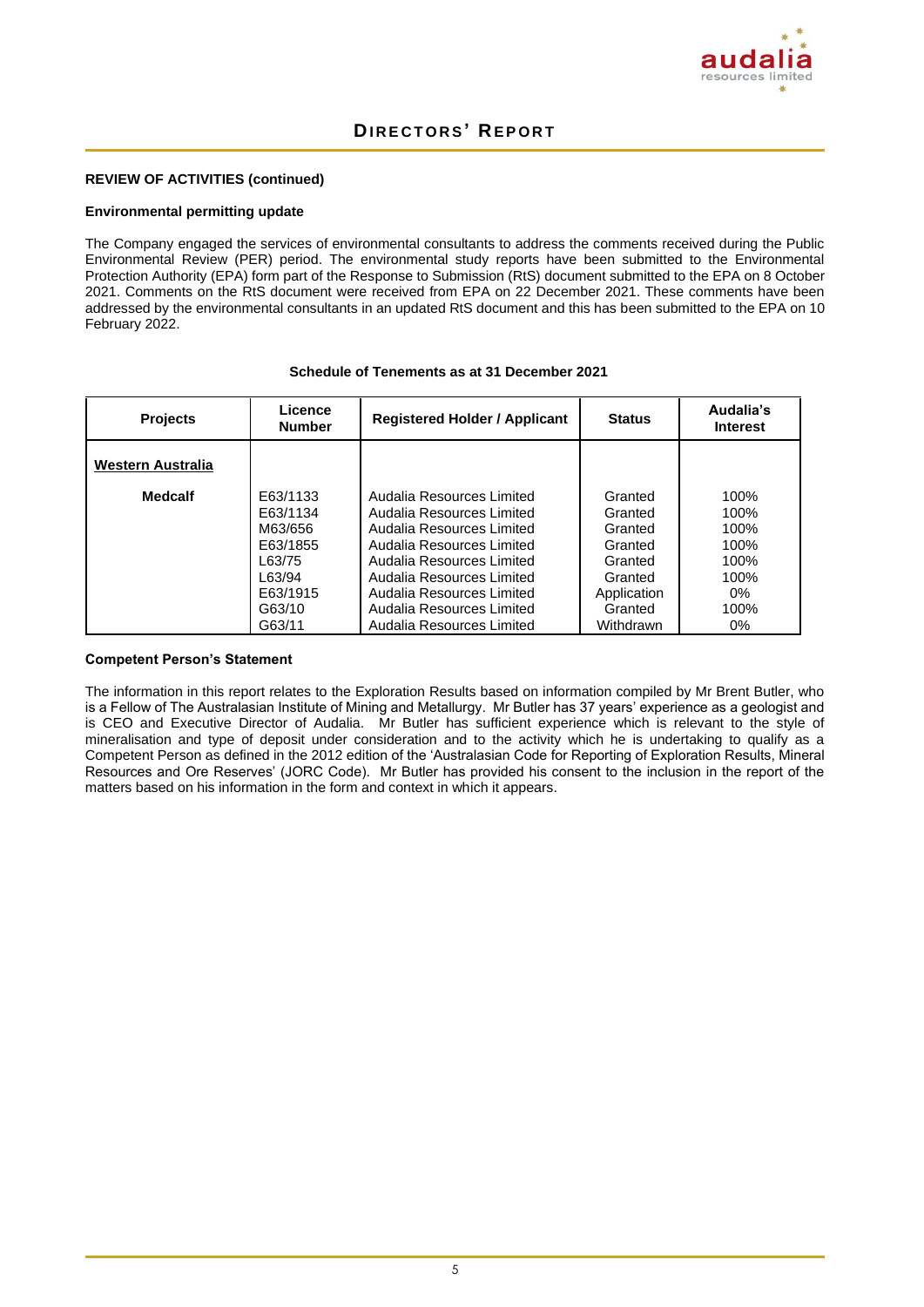

#### **REVIEW OF ACTIVITIES (continued)**

### **RESULTS**

The Company incurred a loss of \$396,001 after income tax for the half-year (2020: \$289,488) which includes financing costs (interest expense) of \$215,964 (2020: \$119,003).

During the period, the Company received R&D tax incentive rebate of \$349,392 (2020: \$265,973). Audalia continues to assess all funding alternatives to ensure that the Company can continue exploration and evaluation activities and advance the next stage of approvals for the Medcalf Project.

The Board of Directors considers it appropriate to prepare the Company's interim financial report on a going concern basis as there are reasonable grounds to believe that the Company will be able to pay its debts as and when they become due and payable. These include the Company's ability to modify expenditure outlays, if required. The Directors also continue to assess funding alternatives to supplement its existing working capital and fund its ongoing exploration and evaluation work. Further details are set out in Note 1(a)(iii) to the Financial Statements.

#### **SIGNIFICANT CHANGES IN THE STATE OF AFFAIRS**

In the opinion of the Directors, there were no significant changes in the state of affairs of the Company that occurred during the interim period not otherwise disclosed in this report and the interim financial report.

#### **LIKELY DEVELOPMENTS**

The Company is focussed on obtaining primary environmental approval for the Medcalf Project during 2022 and will commence secondary approvals following a positive decision.

#### **Planned exploration and activities**

The Company's near-term objectives for the Medcalf Project include:

- Complete and updated prefeasibility study on direct shipping ore (DSO) focussing on titanium as the primary mineral; and
- Complete an updated JORC (2012) compliant ore reserve.

### **ENVIRONMENTAL REGULATION**

The Company's exploration and mining activities are governed by a range of environmental legislation and regulations including the *National Greenhouse and Energy Report Act 2007* and *Mining Act 1978*. As the Company is still in the assessment phase of its interests in exploration projects, Audalia is not yet subject to the public reporting requirements of environmental legislation and regulations. To the best of the Directors' knowledge, the Company has adequate systems in place to ensure compliance with the requirements of the applicable environmental legislation and is not aware of any breach of those requirements during the financial year and up to the date of the Directors' Report.

#### **DIVIDENDS**

No dividend has been declared or paid by the Company to the date of this report.

#### **EVENTS SUBSEQUENT TO REPORTING DATE**

On 10 March 2022, the Company has negotiated a further extension of the repayment date of the \$1 million and \$2 million loan facility from 20 November 2022 to 31 January 2024.

Other than the matter described above, there have been no significant events after the end of the reporting period to the date of this report.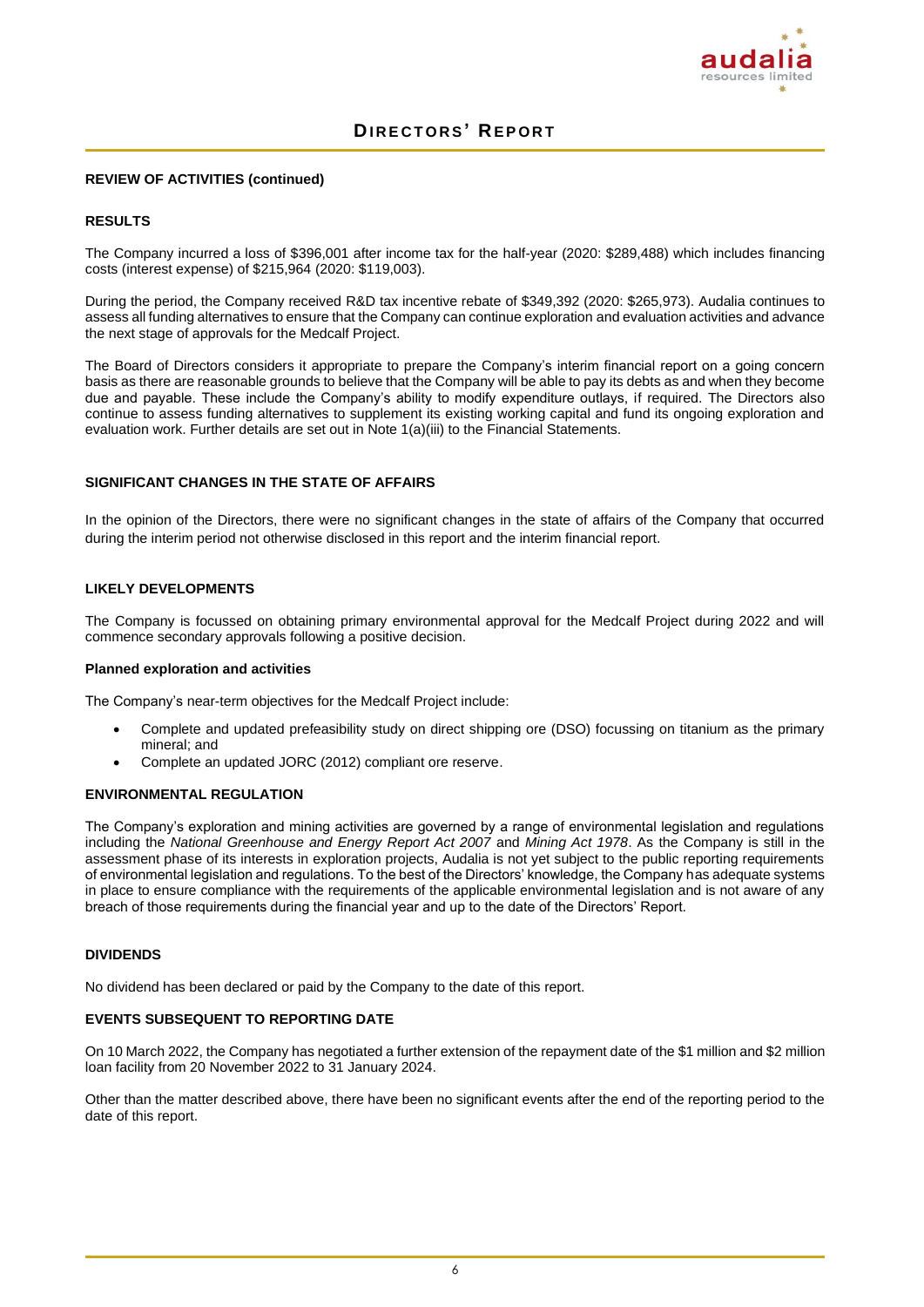

### **AUDITOR'S INDEPENDENCE DECLARATION**

Section 307C of the Corporations Act 2001 requires our auditors, BDO Audit (WA) Pty Ltd, to provide the directors of the Company with an Independence Declaration in relation to the review of the interim financial report. This Auditor's Independence Declaration is set out on page 8 and forms part of this directors' report for the half-year ended 31 December 2021.

This report is signed in accordance with a resolution of the Board of Directors made pursuant to section 306(3) of the *Corporations Act 2001*.

Cashitte.

Brent Butler *CEO and Executive Director*

Dated at Perth, Western Australia this 14<sup>th</sup> day of March 2022.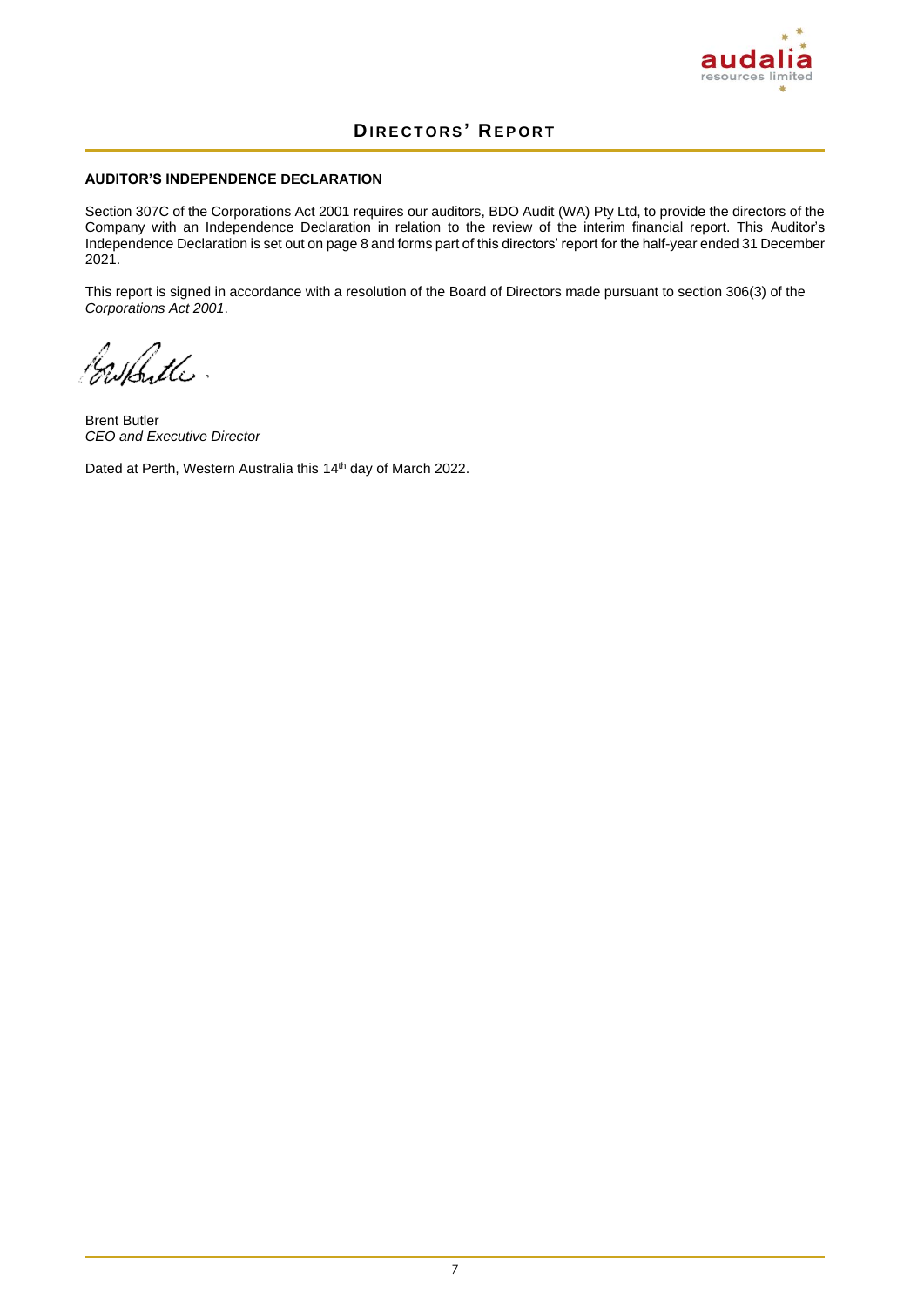

Level 9, Mia Yellagonga Tower 2 5 Spring Street Perth, WA 6000 PO Box 700 West Perth WA 6872 Australia

### **DECLARATION OF INDEPENDENCE BY NEIL SMITH TO THE DIRECTORS OF AUDALIA RESOURCES LIMITED**

As lead auditor for the review of Audalia Resources Limited for the half-year ended 31 December 2021, I declare that, to the best of my knowledge and belief, there have been:

- 1. No contraventions of the auditor independence requirements of the *Corporations Act 2001* in relation to the review; and
- 2. No contraventions of any applicable code of professional conduct in relation to the review.

**Neil Smith Director**

**BDO Audit (WA) Pty Ltd** Perth, 14 March 2022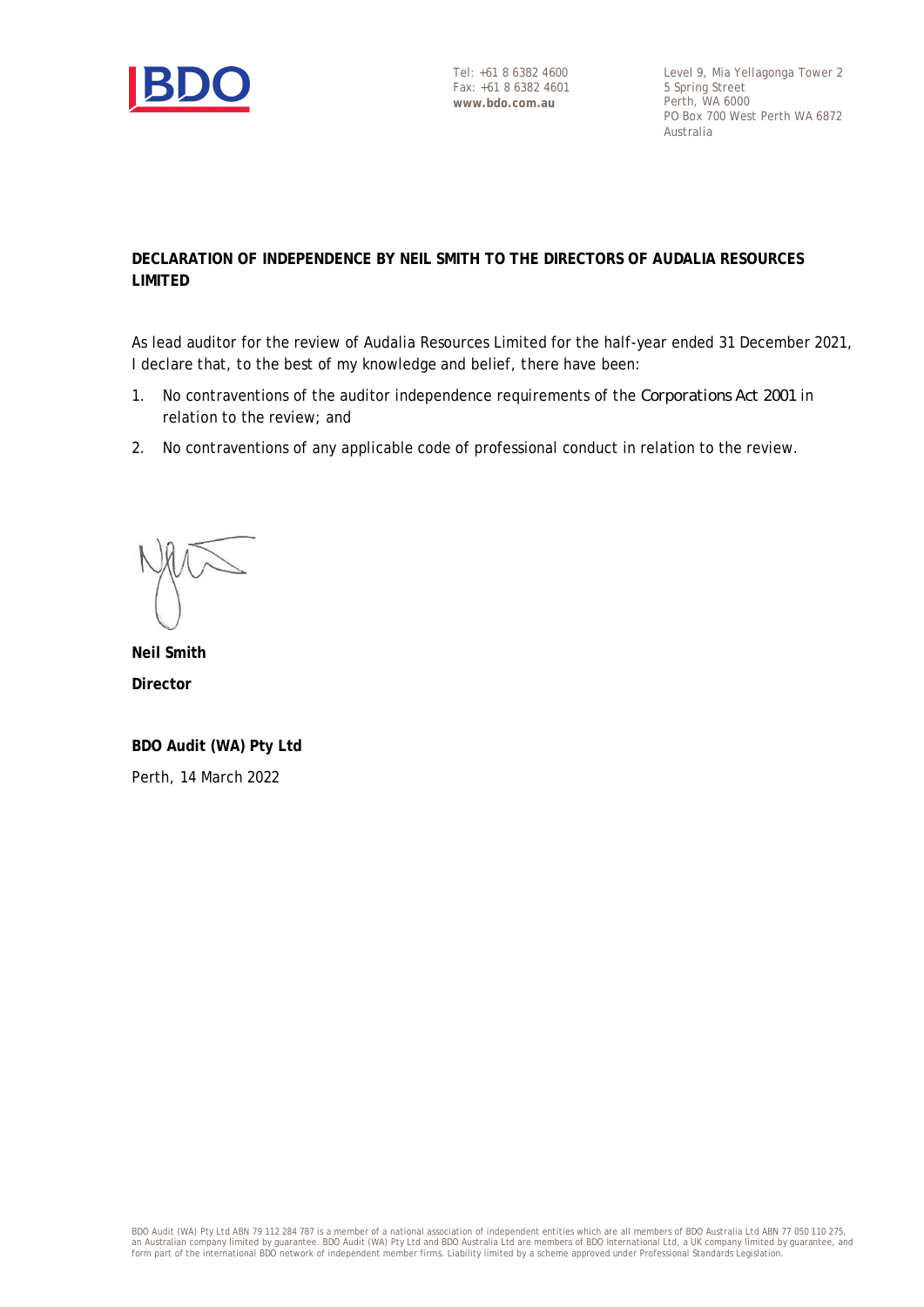

### **STATEMENT OF PROFIT OR LOSS AND OTHER COMPREHENSIVE INCOME for the half year ended 31 December 2021**

|                                                                                                                                            | <b>Notes</b> | <b>December</b><br>2021<br>S     | <b>December</b><br>2020<br>\$ |
|--------------------------------------------------------------------------------------------------------------------------------------------|--------------|----------------------------------|-------------------------------|
| Revenue from continuing operations                                                                                                         |              |                                  |                               |
| Other income                                                                                                                               |              | 12                               | 155                           |
| <b>Expenses</b><br>Financing costs (interest expense)<br>Exploration expenditure written off<br>Corporate and administration expenses      |              | (215,964)<br>(240)<br>(179, 809) | (119,003)<br>(170, 640)       |
| Profit / (loss) before income tax expense                                                                                                  |              | (396,001)                        | (289, 488)                    |
| Income tax (expense) / benefit                                                                                                             |              |                                  |                               |
| Net profit / (loss) for the half year                                                                                                      |              | (396,001)                        | (289, 488)                    |
| Other comprehensive income<br>Items that may be realised through profit and loss<br>Items that may not be realised through profit and loss |              |                                  |                               |
| Other comprehensive income for the half year net of tax                                                                                    |              | $\overline{\phantom{a}}$         |                               |
| Total comprehensive income for the half year, net of tax<br><b>Owners of Audalia Resources Limited</b>                                     |              | (396,001)                        | (289, 488)                    |
| Loss per share attributed to the owners of the Company<br>Basic and diluted loss per share (cents per share)                               | 6            | (0.07)                           | (0.04)                        |
| <b>Calculation of loss per share</b><br>Loss for the half year                                                                             |              | (396,001)                        | (289, 488)                    |
| Number of shares at the beginning of the period                                                                                            | 5            | 692,136,191                      | 692,136,191                   |
| Number of shares used to calculate the loss per share for the half year                                                                    | 6            | 571,764,680                      | 675,614,452                   |

*The above Statement of Profit or Loss and Other Comprehensive Income should be read in conjunction with the accompanying notes.*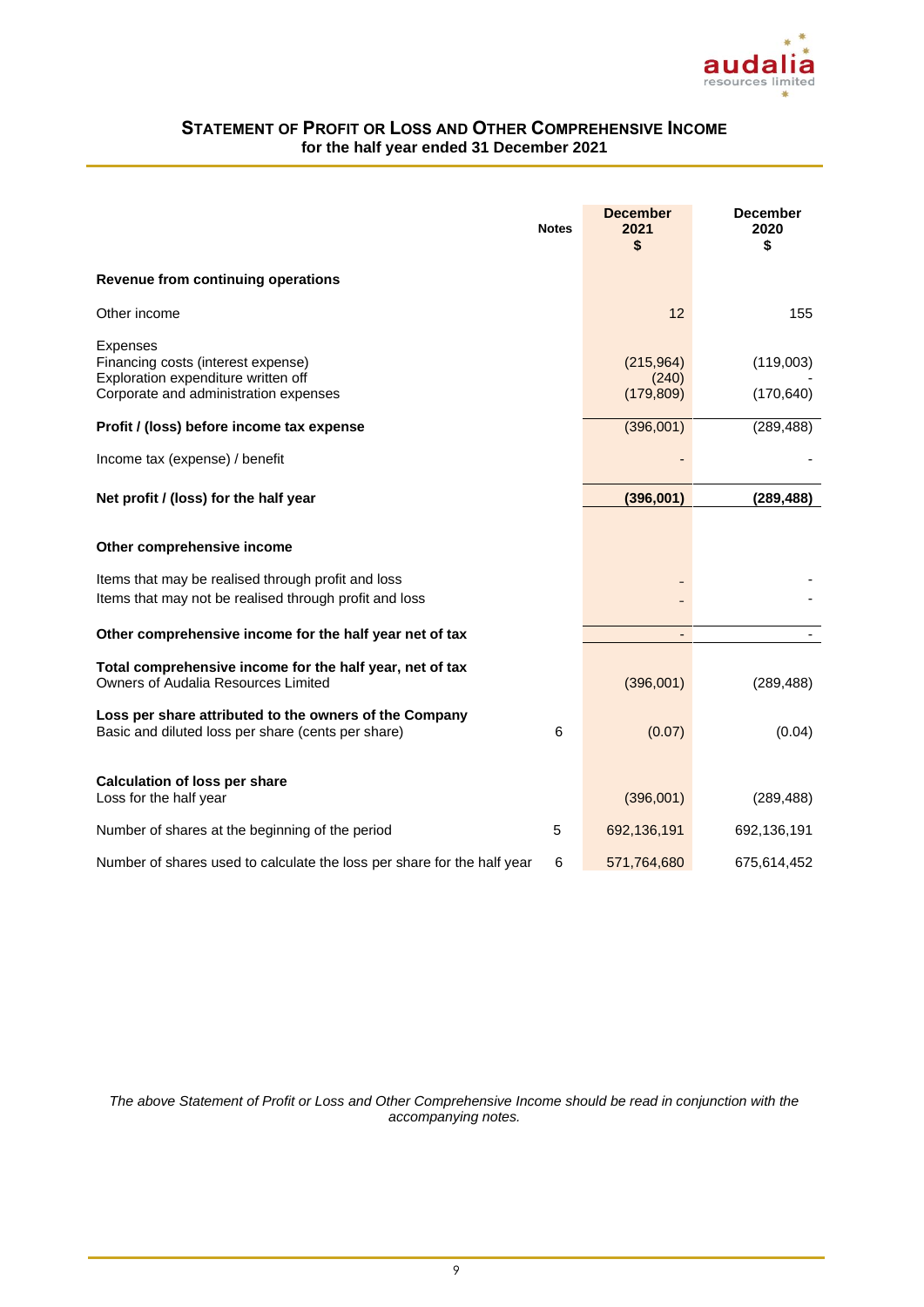

### **STATEMENT OF FINANCIAL POSITION as at 31 December 2021**

|                                                                                                                                              | <b>Notes</b>        | <b>December</b><br>2021<br>\$                 | June<br>2021<br>\$                            |
|----------------------------------------------------------------------------------------------------------------------------------------------|---------------------|-----------------------------------------------|-----------------------------------------------|
| <b>ASSETS</b>                                                                                                                                |                     |                                               |                                               |
| <b>Current Assets</b><br>Cash and cash equivalents<br>Trade and other receivables<br>Other assets<br><b>Total current assets</b>             |                     | 412,527<br>37,344<br>41,112<br>490,983        | 70,751<br>33,993<br>5,346<br>110,090          |
| <b>Non-Current Assets</b><br>Plant and equipment<br>Exploration and evaluation expenditure<br>Investments<br><b>Total non-current assets</b> | $\overline{2}$      | 3,722<br>11,120,601<br>50,000<br>11,174,323   | 4,655<br>10,837,235<br>50,000<br>10,891,890   |
| <b>TOTAL ASSETS</b>                                                                                                                          |                     | 11,665,306                                    | 11,001,980                                    |
| <b>LIABLITIES</b>                                                                                                                            |                     |                                               |                                               |
| <b>Current Liabilities</b><br>Trade and other payables<br>Employee benefits obligations<br>Borrowings<br><b>Total current liabilities</b>    | 3<br>4              | 2,870,375<br>73,926<br>3,000,000<br>5,944,301 | 879,549<br>70,403<br>949,952                  |
| <b>Non-Current Liabilities</b><br>Other payables<br>Employee benefits obligations<br>Borrowings<br><b>Total non-current liabilities</b>      | 3<br>4              | 14,100<br>1,362,752<br>1,376,852              | 1,672,583<br>13,400<br>3,625,891<br>5,311,874 |
| <b>TOTAL LIABILITIES</b>                                                                                                                     |                     | 7,321,153                                     | 6,261,826                                     |
| <b>NET ASSETS</b>                                                                                                                            |                     | 4,344,153                                     | 4,740,154                                     |
| <b>EQUITY</b><br><b>Issued capital</b><br>Reserves<br><b>Accumulated losses</b>                                                              | 5<br>$\overline{7}$ | 11,828,277<br>10,000<br>(7, 494, 124)         | 11,828,277<br>10,000<br>(7,098,123)           |
| <b>TOTAL EQUITY</b>                                                                                                                          |                     | 4,344,153                                     | 4,740,154                                     |

*The above Statement of Financial Position should be read in conjunction with the accompanying notes*.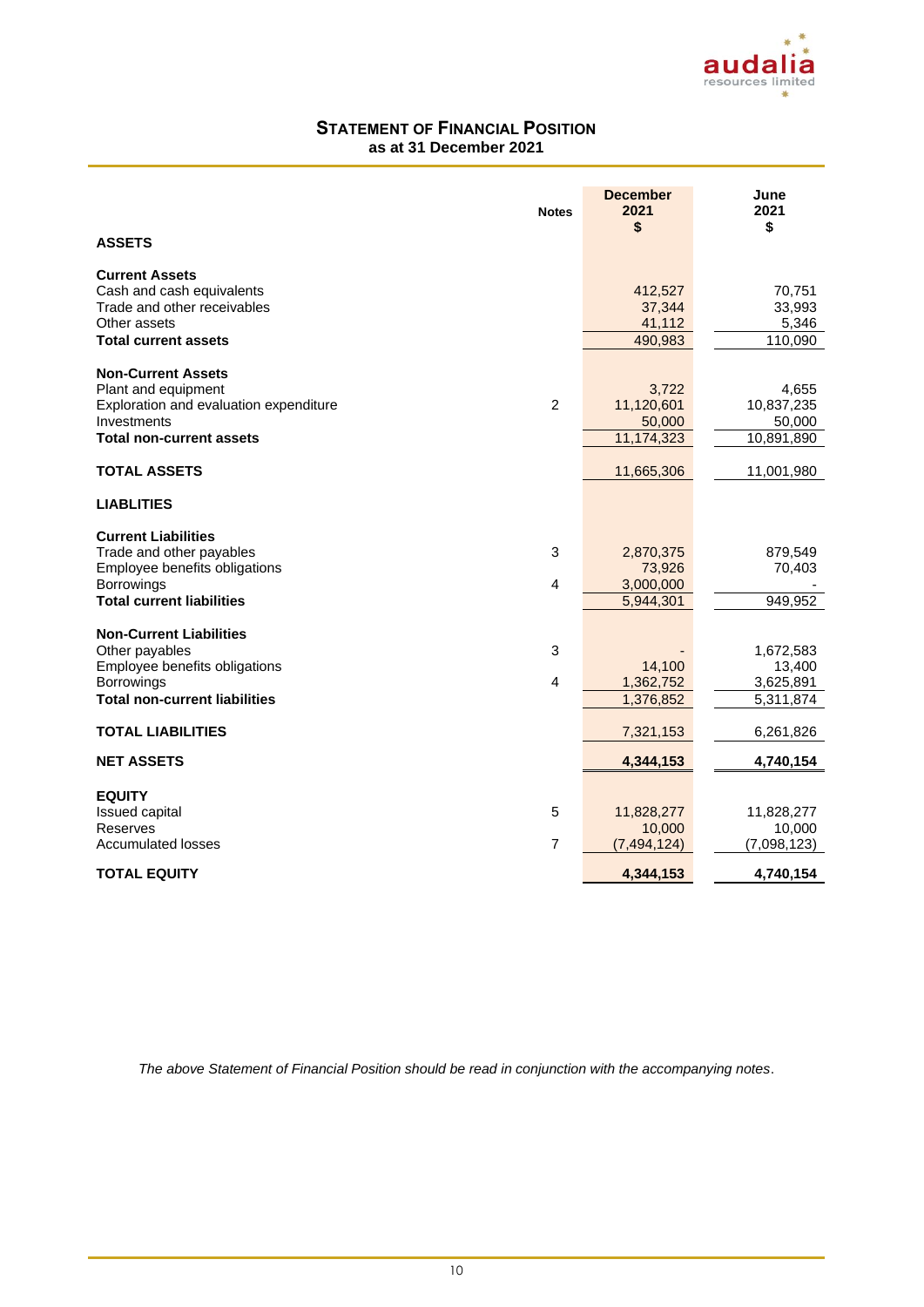

### **STATEMENT OF CHANGES IN EQUITY for the half year ended 31 December 2021**

|                                                                                                                               | <b>Issued</b><br>capital<br>\$ | <b>Accumulated</b><br>losses<br>S | <b>Reserves</b><br>\$ | <b>Total</b><br>equity |
|-------------------------------------------------------------------------------------------------------------------------------|--------------------------------|-----------------------------------|-----------------------|------------------------|
| Balance at 1 July 2021                                                                                                        | 11,828,277                     | (7,098,123)                       | 10,000                | 4,740,154              |
| Loss for the half year<br>Total comprehensive income/(loss) for the<br>half year                                              | 11,828,277                     | (396.001)<br>(7,494,124)          | 10,000                | (396,001)<br>4,344,153 |
| Transactions with Shareholders in their<br>capacity as shareholders<br>Issue of shares<br>Transaction costs for shares issued |                                |                                   |                       |                        |
| <b>Balance at 31 December 2021</b>                                                                                            | 11,828,277                     | (7, 494, 124)                     | 10,000                | 4.344.153              |

|                                                                     | <b>Issued</b><br>capital | Accumulated<br>losses | <b>Reserves</b> | Total<br>equity |
|---------------------------------------------------------------------|--------------------------|-----------------------|-----------------|-----------------|
|                                                                     | P                        | S                     | \$              |                 |
| Balance at 1 July 2020                                              | 11,431,852               | (6,481,653)           | 10.000          | 4,960,199       |
| Loss for the half year                                              |                          | (289, 488)            |                 | (289, 488)      |
| Total comprehensive income/(loss) for the<br>half year              | 11,431,852               | (6,771,141)           | 10.000          | 4,670,711       |
| Transactions with Shareholders in their<br>capacity as shareholders |                          |                       |                 |                 |
| Issue of shares                                                     | 400.000                  |                       |                 | 400.000         |
| Transaction costs for shares issued                                 | (3,578)                  |                       |                 | (3,578)         |
| Balance at 31 December 2020                                         | 11,828,274               | (6,771,141)           | 10.000          | 5.067.133       |

*The above Statement of Changes in Equity should be read in conjunction with the accompanying notes.*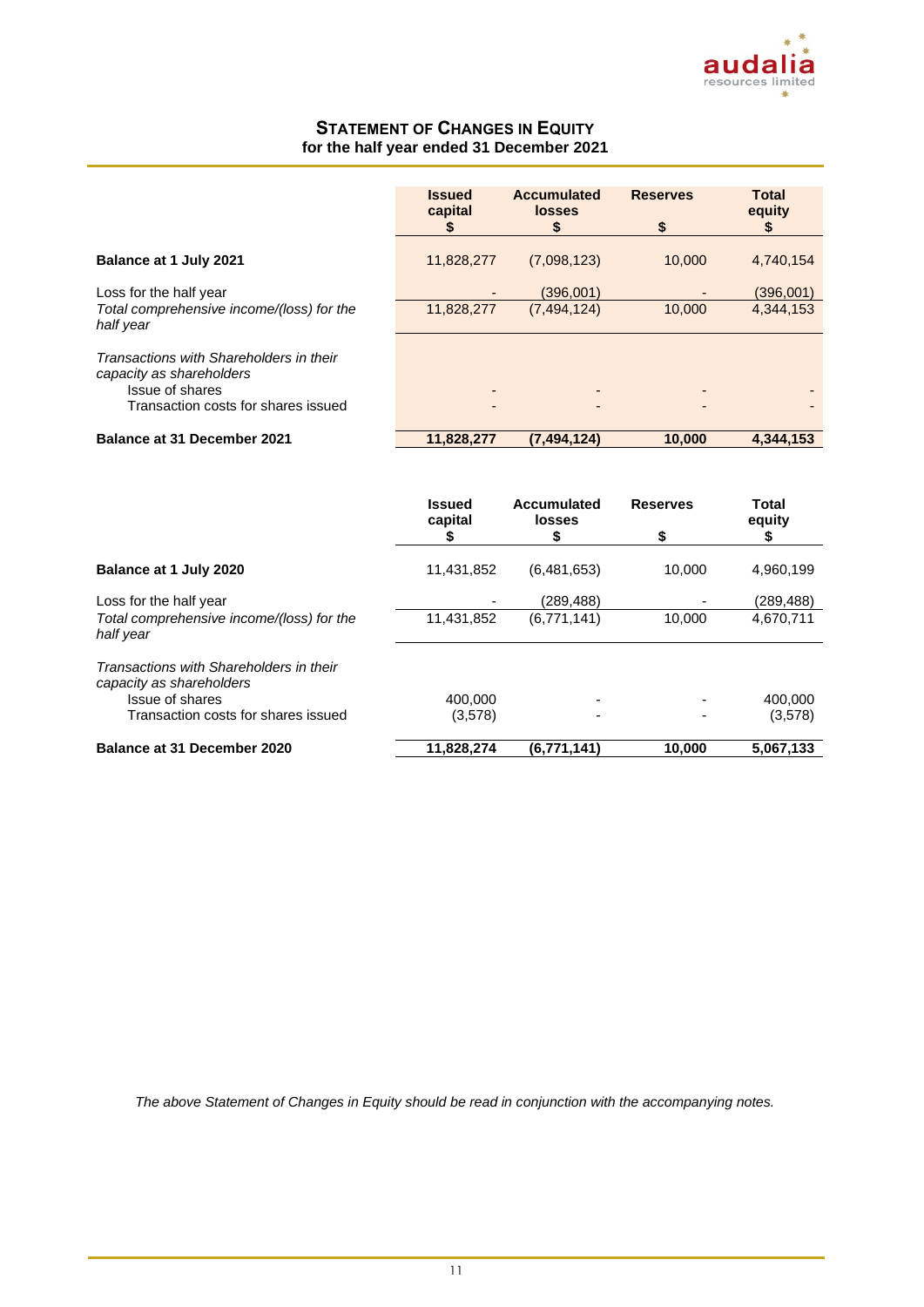### **STATEMENT OF CASH FLOWS for the half year ended 31 December 2021**

| <b>Notes</b>                                                                                                                                                                  | <b>December</b><br>2021<br>\$ | <b>December</b><br>2020<br>\$             |
|-------------------------------------------------------------------------------------------------------------------------------------------------------------------------------|-------------------------------|-------------------------------------------|
| Cash flows from operating activities                                                                                                                                          |                               |                                           |
| Payments to suppliers and employees                                                                                                                                           | (154, 151)                    | (152, 842)                                |
| Interest paid                                                                                                                                                                 |                               |                                           |
| Interest received                                                                                                                                                             | 111                           | 257                                       |
| Net cash outflows from operating activities                                                                                                                                   | (154, 040)                    | (152, 585)                                |
| Cash flows from investing activities                                                                                                                                          |                               |                                           |
| Payments for exploration expenditure                                                                                                                                          | (583, 576)                    | (610, 811)                                |
| Proceeds from R&D incentives for exploration and evaluation                                                                                                                   | 349,392                       | 265,973                                   |
| Net cash outflows from investing activities                                                                                                                                   | (234,184)                     | (344,838)                                 |
| Cash flows from financing activities<br>Proceeds from issue of shares<br>Payment of share issue costs<br>Proceeds of borrowings<br>Net cash inflows from financing activities | 730,000<br>730,000            | 400,000<br>(6, 395)<br>530,000<br>923,605 |
| Net movement in cash flows for the period                                                                                                                                     | 341,776                       | 426,182                                   |
|                                                                                                                                                                               |                               |                                           |
| Cash and cash equivalents at the beginning of the period                                                                                                                      | 70,751                        | 53,017                                    |
| Cash and cash equivalents at end of half year                                                                                                                                 | 412,527                       | 479,199                                   |

*The above Statement of Cash Flows should be read in conjunction with the accompanying notes*.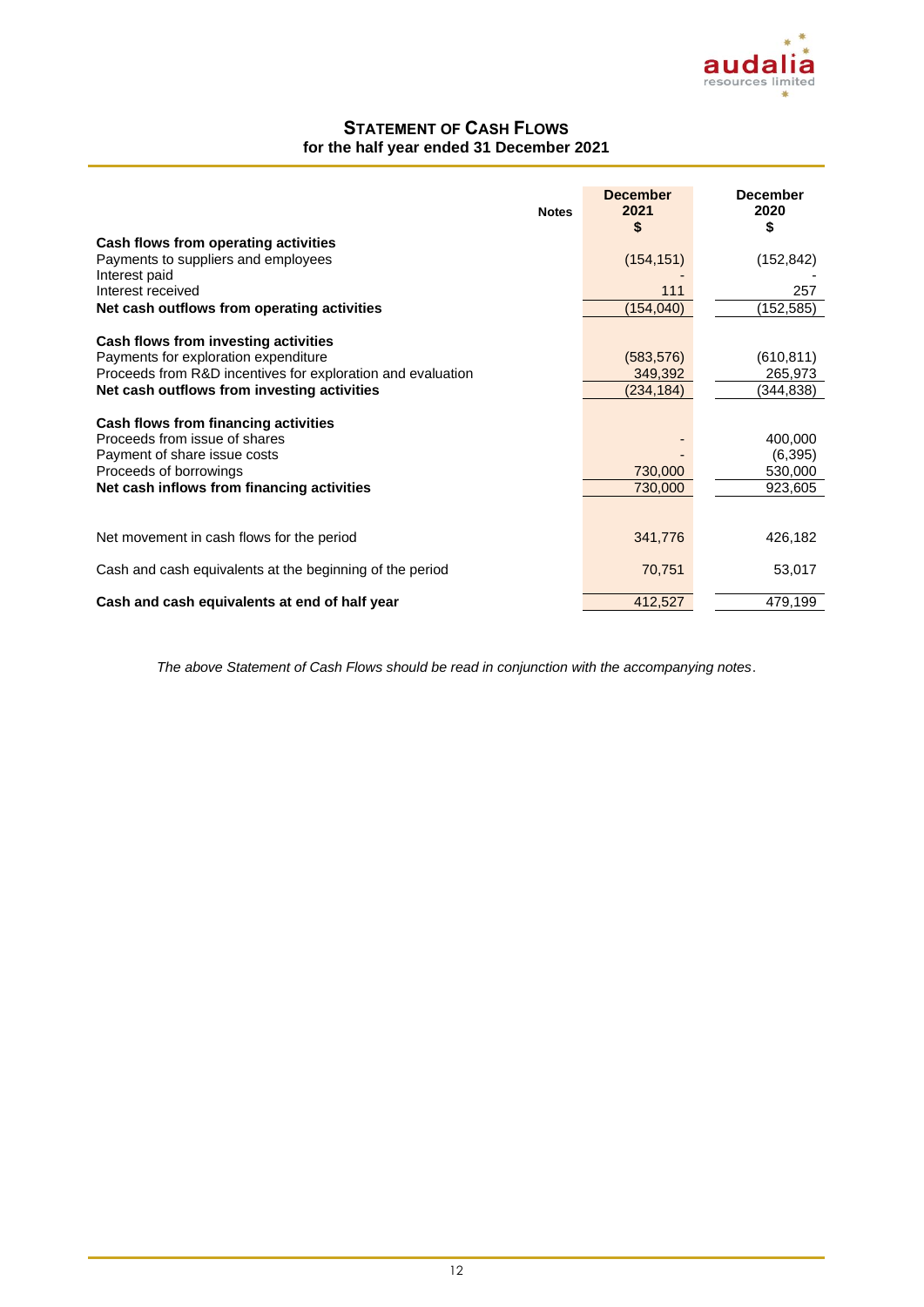

### **1. SUMMARY OF SIGNIFICANT ACCOUNTING POLICIES**

Audalia Resources Limited (the **Company**) is a company domiciled in Australia. Audalia Resources Limited is a company limited by shares incorporated in Australia whose shares are publicly traded on the Australian Securities Exchange (ASX). The interim financial report for six months ended 31 December 2021 were authorised for issue in accordance with a resolution of directors on 14 March 2022.

The nature of the operations and principal activities of the Company are described in the Director's Report above.

### **(a) Basis of preparation**

The principle accounting policies adopted for the preparation of interim financial report are set out below. These accounting policies have been applied consistently to all periods presented unless otherwise stated.

#### *(i) Statement of compliance*

This interim financial report for the half-year reporting period ended 31 December 2021 has been prepared in accordance with accounting standard AASB 134 *Interim Financial Reporting* and the *Corporations Act 2001*. Compliance with AASB 134 ensures compliance with International Financial Reporting Standard IAS 34 'Interim Financial Reporting'.

This interim financial report does not include full disclosures of the type normally included in an annual financial report. Therefore, it cannot be expected to provide as full an understanding of the financial performance, financial position and cash flows of the Company as in the full financial report.

It is recommended that this interim financial report be read in conjunction with the any public announcements made by Audalia Resources Limited up to the date of this report in accordance with the continuous disclosure requirements arising under the Corporations Act 2001 and the ASX Listing Rules.

### *(ii) Basis of measurement and reporting convention*

This interim financial report has been prepared on the accruals basis and the historical cost basis except for financial assets and liabilities measured at fair value. All amounts are presented in Australian dollars, unless otherwise noted.

For the purpose of preparing the interim financial report, the half-year has been treated as a discrete reporting period.

(iii) *Going concern*

The going concern concept relates to the assessment of the Company's ability to continue its operations (and pay its debts when they fall due) for the next 12 months from the date when the directors sign the interim financial report without the need to raise money from issuing shares or increasing the current level of its borrowings. The interim financial report has been prepared on a going concern basis.

The Company incurred a loss after tax of \$396,001. Total net cash inflows for the half-year ended 31 December 2021 was \$341,776 which was a result of net cash outflows of \$388,224 from operating and investing activities and \$730,000 net cash inflows from financing activities. The Company has a working capital deficiency of \$5,453,318 at balance date.

The Directors have prepared an estimated cash flow forecast for the period to June 2023 to determine if the Company may require additional funding during this period. The cash flow forecast includes a number of assumptions regarding exploration activity and funding requirements which have not yet been finalised. This results in a material uncertainty that may cast a significant doubt about the Company's ability to continue as a going concern.

The Directors have made an assessment on whether it is reasonable to assume that the Company will be able to continue its normal operations based on the following factors and judgements:

- The Company had access to cash reserves of \$412,527 as at 31 December 2021 (30 June 2021: \$70,751).
- The Company has \$540,000 unused financing facilities available with Mr Siew Swan Ong as at 31 December 2021. The loan is unsecured, provided with 5% interest per annum and has a maturity date on 31 January 2023.
- The directors' fees are not required to be paid until at such time that sufficient funds are raised.
- The Company has the ability to adjust its exploration expenditure subject to results of its exploration activities.
- The Directors are of the view that the Company will require an additional capital raise and has the ability to raise further capital or secure additional funding to enable the Company to meet its funding requirements for the above period.
- The Directors anticipate continuous support of the Company's major shareholders and lenders to continue with the advancement of the Medcalf Project.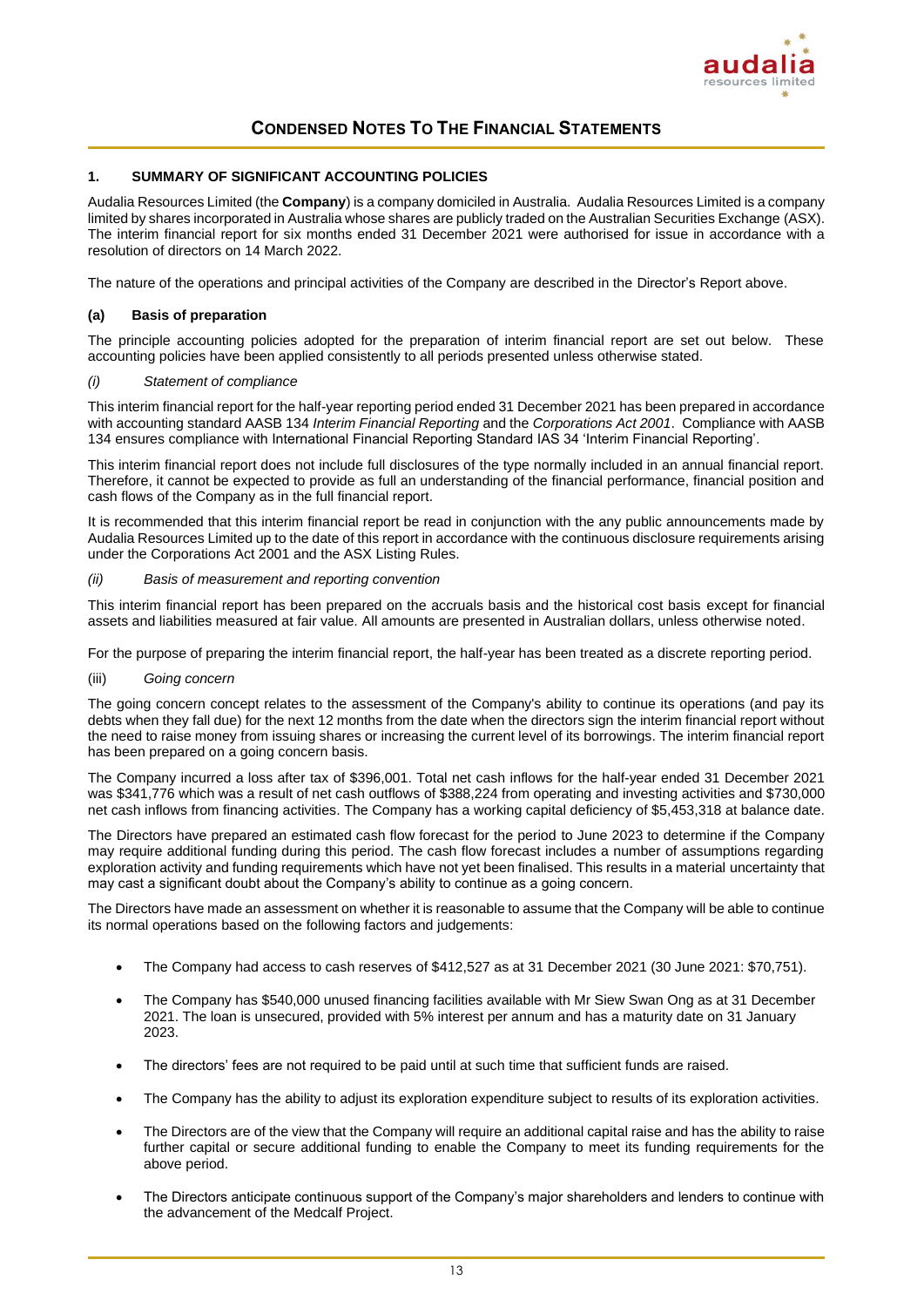

### **1. SUMMARY OF SIGNIFICANT ACCOUNTING POLICIES (CONTINUED)**

Should the Company not be able to continue as a going concern, it may be required to realise its assets and discharge its liabilities other than in the ordinary course of business, and at amounts that differ from those stated in the financial statements. The interim financial report does not include any adjustments relating to the recoverability and classification of recorded asset amounts or liabilities that might be necessary should the entity not continue as a going concern.

### **(b) Adoption of new and revised accounting standards and interpretations**

The accounting policies adopted are consistent with those of the previous financial year and corresponding interim reporting period, except for the impact of new or amended standards which became applicable for the current reporting period. The Company has not early adopted any standards in this report.

### **(c) New accounting standards and interpretations that are not yet mandatory**

The Directors have also reviewed all Standards and Interpretations issued and not yet adopted for the interim period ended 31 December 2021. As a result of this review, the Directors have determined that there is no material impact of the standards and Interpretations on issue not yet adopted by the Company.

### **(d) Segment reporting**

The Company's segments have remained consistent during the reporting periods (refer Note 7).

|    |                                                                                                                                                                                 | 2021<br>\$                                        | 2021<br>\$                                        |
|----|---------------------------------------------------------------------------------------------------------------------------------------------------------------------------------|---------------------------------------------------|---------------------------------------------------|
| 2. | <b>EXPLORATION AND EVALUATION ASSETS</b>                                                                                                                                        |                                                   |                                                   |
|    | Exploration, evaluation and development costs carried<br>forward in respect of areas of interest                                                                                | 11,120,601                                        | 10,837,235                                        |
|    | <b>Reconciliation - Medcalf</b>                                                                                                                                                 |                                                   |                                                   |
|    | Carrying amount at the beginning of the period<br>Additions to the exploration and evaluation asset<br>Less: R&D tax incentive received<br>Carrying amount at end of the period | 10,837,235<br>632,758<br>(349, 392)<br>11,120,601 | 10,173,305<br>929,903<br>(265, 973)<br>10,837,235 |
| 3. | <b>TRADE AND OTHER PAYABLES</b>                                                                                                                                                 |                                                   |                                                   |
|    | Current liabilities (debts payable within 12 months)                                                                                                                            |                                                   |                                                   |
|    | Trade creditors<br>Other payables and accruals <sup>2</sup><br>Interest payable 1                                                                                               | 273,300<br>715,388<br>1,881,687<br>2,870,375      | 261,917<br>617,632<br>879,549                     |
|    | Non-Current liabilities (debts payable beyond 12 months)                                                                                                                        |                                                   |                                                   |
|    | Interest payable 1                                                                                                                                                              |                                                   | 1,672,583                                         |
|    |                                                                                                                                                                                 |                                                   | 1,672,583                                         |

- 1. The amount relates to the unpaid interest on borrowings as at period end. Refer to Note 4 for details of the repayment period for borrowings. Due to the short-term nature of current payables, the carrying amount of trade and other payables approximates their fair value. The fair value of the non-current payables has been assessed, taking into account the time value of money and the carrying value is not considered to be materially different to its fair value.
- 2. Includes \$540,000 amount owed to director for salaries as at 31 December 2021.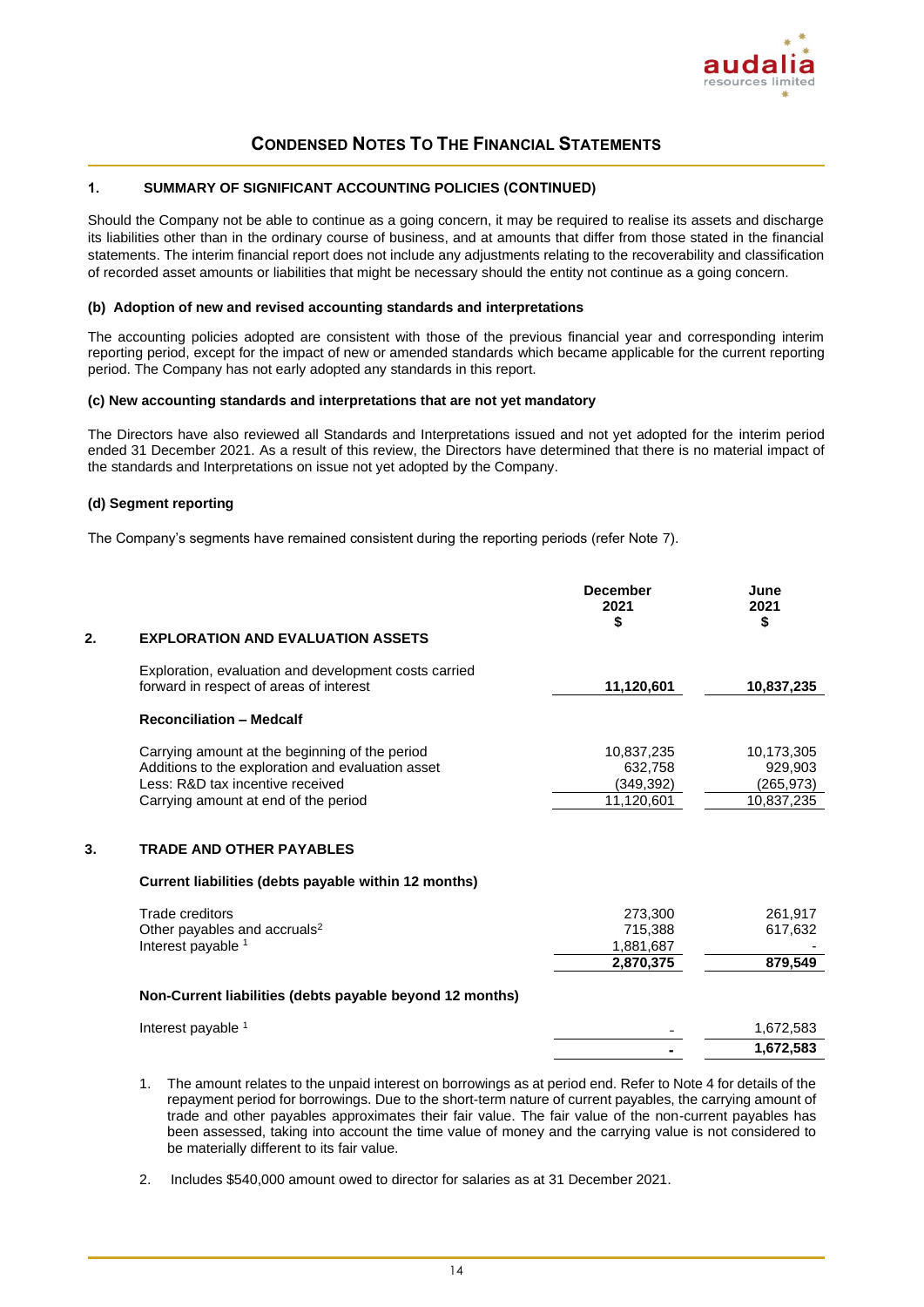

| 4. | <b>BORROWINGS</b>                                    | <b>December</b><br>2021<br>\$ | June<br>2021<br>\$     |
|----|------------------------------------------------------|-------------------------------|------------------------|
|    | Current<br>Borrowings - (payable within one year)    | 3,000,000<br>3,000,000        | -                      |
|    | Non-current<br>Borrowings - (payable after one year) | 1,362,752<br>1,362,752        | 3,625,891<br>3,625,891 |

### **Terms of the borrowings:**

### **Current - \$3,000,000**

The \$2 million loan is at interest rate of 8% and \$1 million loan is at interest rate of 10%, both compounded daily and interest payable at the end of the loan term. As at reporting date, loans are from private investors, the \$2 million and \$1 million loans are due to be repaid on 20 November 2022 (with accrued interest), are unsecured and not subject to any covenants. Subsequent to half-year end, the Company has negotiated a further extension of the repayment date of the \$1 million and \$2 million loan facility from 20 November 2022 to 31 January 2024.

### **Non-current - \$1,362,752**

On 16 June 2020, the Company negotiated access to an interest-free loan facility of up to \$500,000 from a director, Mr Siew Swan Ong. On 28 September 2020, the Company has further negotiated an access to an additional interest-free loan facility of up to \$500,000 from Mr Siew Swan Ong. On 30 June 2021, the Company negotiated for the extension of the repayment dates of the loan facilities from 30 June 2022 to 31 January 2023. As at 31 December 2021, the Company has fully drawn down \$1,000,000 from the loan facility. AASB 9 requires loans that carry no interest to be measured at fair value using prevailing market rate of interest for a similar instrument. As at 31 December 2021, the total fair value of both loans advanced by Mr Siew Swan Ong was \$902,752 (30 June 2021: \$625,891). The notional interest will be unwound over the loan period, resulting to an ending balance of \$1,000,000 at loan maturity date of 31 January 2023.

In October 2021, the Company negotiated access to an additional loan facility of up to \$1,000,000 from Mr Siew Swan Ong. The additional loan facility is unsecured, provided on 5% interest per annum, accruing on daily basis and payable on the repayment date of 31 January 2023, which may be extended on the same terms by mutual agreement. As at 31 December 2021, the Company has drawn down \$460,000 from the loan facility.

### **5. EQUITY**

| <b>Ordinary shares</b>                 | <b>December</b><br>2021<br><b>Number</b> | <b>December</b><br>2021<br>S | June<br>2021<br><b>Number</b> | June<br>2021<br>\$ |
|----------------------------------------|------------------------------------------|------------------------------|-------------------------------|--------------------|
| Balance at the beginning of the period | 692,136,191                              | 11,828,277                   | 672,136,191                   | 11,431,852         |
| Placement<br>(30 November 2020)        |                                          |                              | 20,000,000                    | 400,000            |
| Share issue costs                      |                                          |                              |                               | (3,575)            |
| Balance as at end of the period        | 692,136,191                              | 11.828.277                   | 692,136,191                   | 11.828.277         |

Ordinary shares entitle the holder to participate in dividends and the proceeds from winding up of the Company in proportion to the number and amounts paid on the shares held.

On a show of hands every holder of ordinary securities present at a shareholder meeting in person or by proxy is entitled to one vote, and upon a poll each share is entitled to one vote.

Ordinary shares have no par value and the Company does not have a limited amount of authorised capital.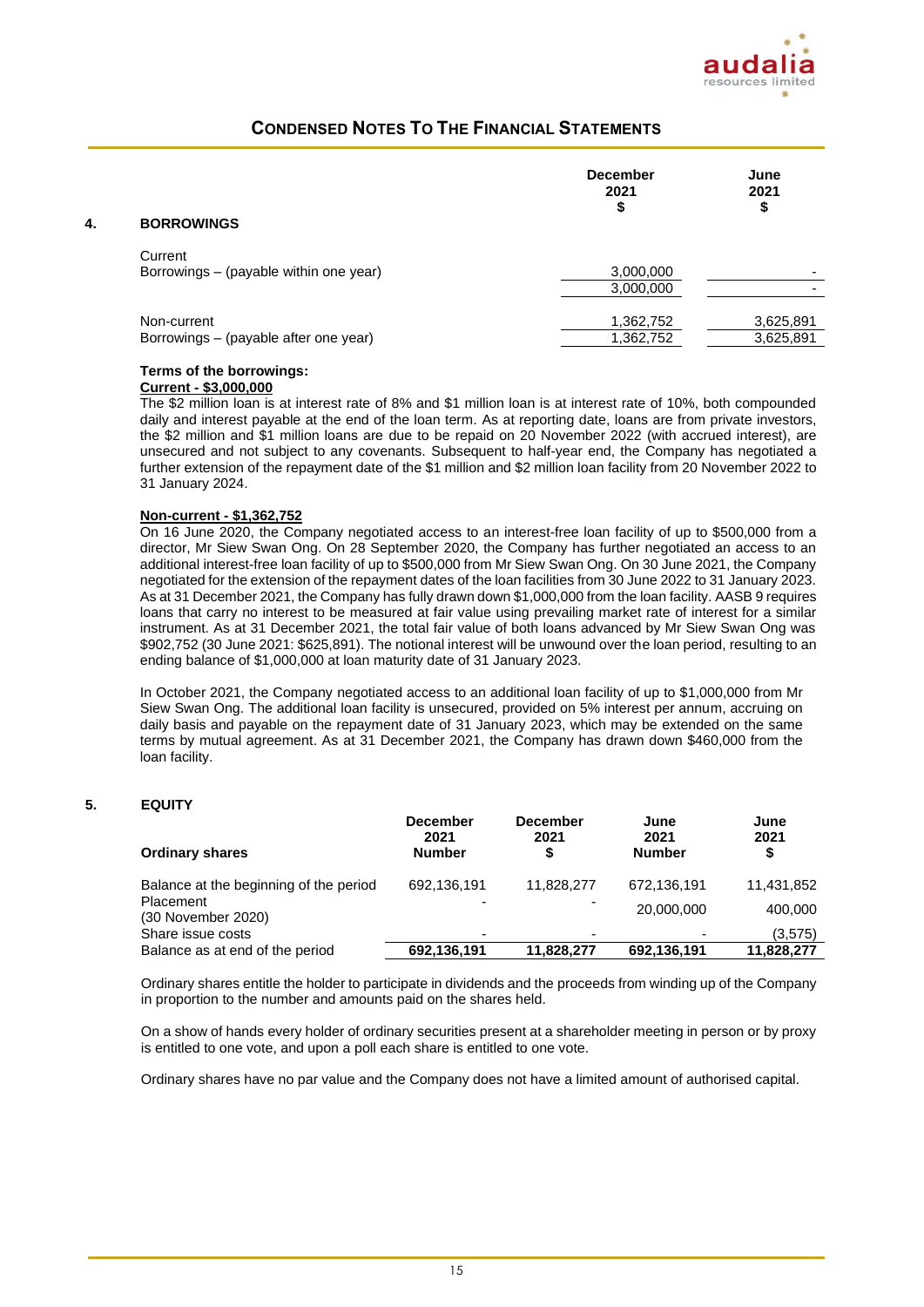

### **6. LOSS PER SHARE**

The calculation of basic loss per share as at 31 December 2021 was based on the loss attributable to ordinary shareholders of \$396,001 (2020: loss of \$289,488) and a weighted average number of ordinary shares outstanding during the year of 571,764,680 (2020: 675,614,452) shares.

|    |                                                                                         | <b>December</b><br>2021<br>\$ | <b>December</b><br>2020<br>\$ |
|----|-----------------------------------------------------------------------------------------|-------------------------------|-------------------------------|
|    | Loss attributable to ordinary shareholders                                              | (396,001)                     | (289, 488)                    |
|    | Weighted average number of ordinary shares                                              | <b>Numbers</b><br>571,764,680 | <b>Numbers</b><br>675,614,452 |
|    | Basic and diluted loss per share                                                        | Cents per share<br>(0.07)     | Cents per share<br>(0.04)     |
|    |                                                                                         | <b>December</b><br>2021<br>\$ | June<br>2021<br>\$            |
| 7. | <b>ACCUMULATED LOSSES</b>                                                               |                               |                               |
|    | Accumulated losses at the beginning of the period<br>Net profit / (loss) for the period | (7.098, 123)<br>(396,001)     | (6,481,653)<br>(616, 470)     |
|    | Accumulated losses at the end of the period                                             | (7,494,124)                   | (7,098,123)                   |

### **8. SEGMENT REPORTING**

|                                               | <b>Mineral</b><br><b>Exploration</b> | Corporate<br>Admin | Company       |
|-----------------------------------------------|--------------------------------------|--------------------|---------------|
|                                               | \$                                   | \$                 | \$            |
| Half Year ended 31 December 2021              |                                      |                    |               |
| <b>Segment Revenue</b>                        |                                      | 12                 | 12            |
| Significant expenses within the loss          |                                      |                    |               |
| Interest expenses                             |                                      | 215,964            | 215,964       |
| Depreciation and amortisation                 |                                      | 635                | 635           |
| Exploration expenditure written off           | 240                                  |                    | 240           |
| Segment net operating profit/(loss) after tax |                                      | (396,001)          | (396,001)     |
| Half Year ended 31 December 2020              |                                      |                    |               |
| <b>Segment Revenue</b>                        |                                      | 155                | 155           |
| Significant expenses within the loss          |                                      |                    |               |
| Interest expenses                             |                                      | 119,003            | 119,003       |
| Depreciation and amortisation                 |                                      | 1,023              | 1,023         |
| Exploration expenditure written off           |                                      |                    |               |
| Segment net operating profit/(loss) after tax |                                      | (289, 488)         | (289, 488)    |
| <b>Segment assets</b>                         |                                      |                    |               |
| At 31 December 2021                           | 11,170,601                           | 494,705            | 11,665,306    |
| At 30 June 2021                               | 10,889,579                           | 112,401            | 11,001,980    |
| <b>Segment liabilities</b>                    |                                      |                    |               |
| At 31 December 2021                           | (421,344)                            | (6,899,809)        | (7,321,153)   |
| At 30 June 2021                               | (390,959)                            | (5,870,867)        | (6, 261, 826) |

The Company does not have additional assets, liabilities, revenue or expenses outside the segments reported above.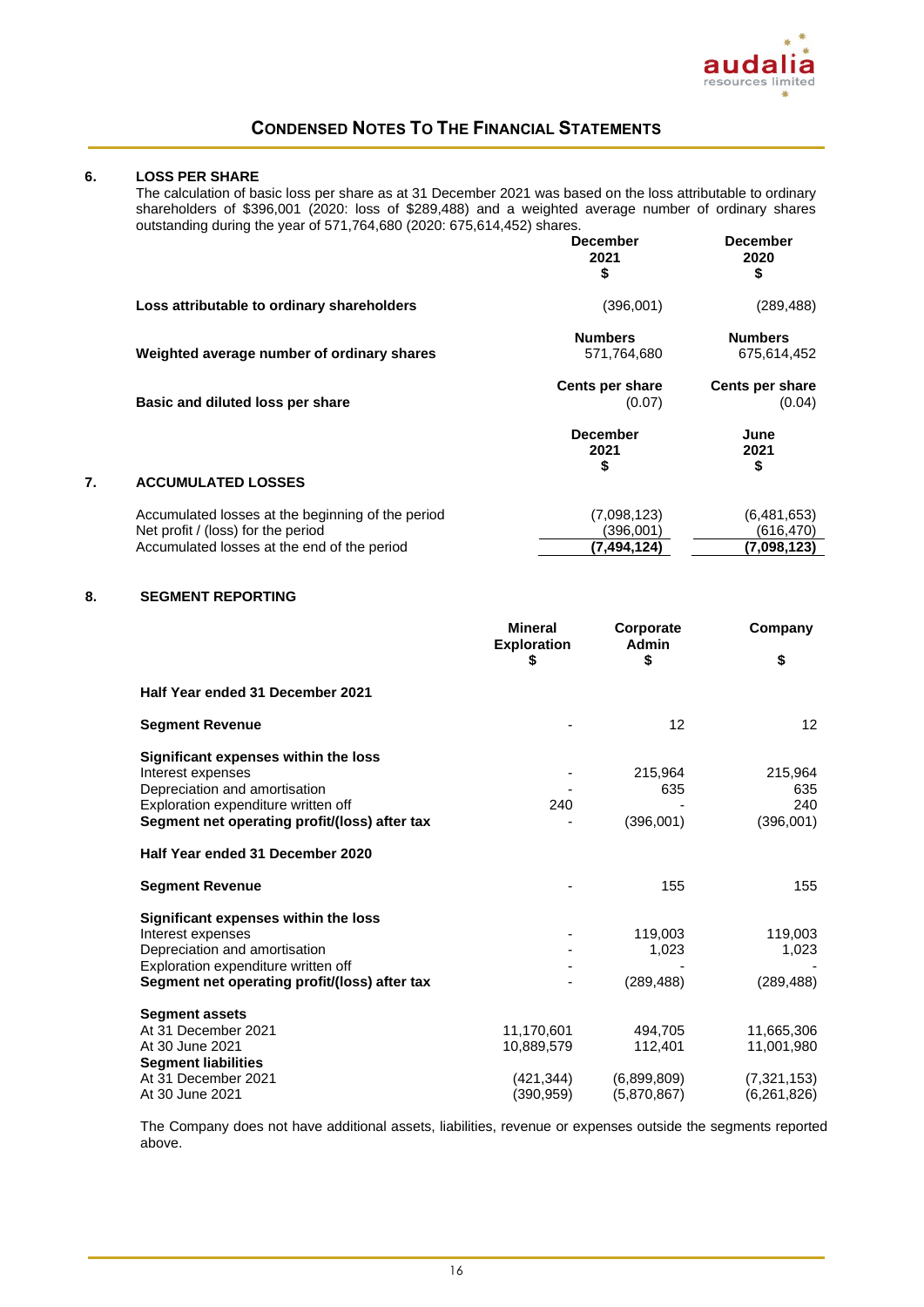

### **8. RELATED PARTY TRANSACTIONS**

#### **Transactions with key management personnel (those individuals that direct the Company)**

The Company's key management personnel for the period 1 July 2021 to 31 December 2021 were:

Mr Brent Butler Mr Geoffrey Han Mr Siew Swan Ong

The Company may enter into agreements for services rendered with these individuals (or an entity that is associated with the individuals).

Two entities associated with the directors have consulting agreements in place which have resulted in transactions between the Company and those entities during the period. The terms and conditions of those transactions were no more favourable than those available, or which might reasonably be expected to be available, on similar transactions to unrelated entities on an arm's length basis.

The aggregate amounts recognised during the period relating to key management personnel and their related parties has been set out below:

|                          |                            | <b>Transaction Value</b> |                         | <b>Outstanding balance</b> |              |
|--------------------------|----------------------------|--------------------------|-------------------------|----------------------------|--------------|
|                          |                            | <b>December</b><br>2021  | <b>December</b><br>2020 | <b>December</b><br>2021    | June<br>2021 |
| Director /<br>executive  | <b>Transaction</b>         | \$                       |                         |                            | \$           |
| Mr B Butler <sup>1</sup> | <b>Consulting Services</b> | 60,000                   | 60,000                  | 20,000                     | 20,000       |
| Mr $X$ Han <sup>2</sup>  | <b>Consulting Services</b> | 66,500                   | 80,750                  | 22,800                     | 28,500       |

Notes in relation to the table of related party transactions:

- 1. A company associated with Mr Butler, World Technical Services Group Pty Ltd, provides geological consulting services in connection with the operations of the Company. Terms for such services are based on market rates, and amounts are payable on a monthly basis.
- 2. A company associated with Mr Han, HQ Tech Pty Ltd, provides engineering consulting services in connection with the operations of the Company. The fees disclosed are for the period since Mr Han commenced as a director of the company. Terms for such services are based on market rates, and amounts are payable on a monthly basis.

There are no other related party transactions (other than directors' fees and director's salaries) to be disclosed in the interim financial report. The total amount owed to the directors for fees and salaries as at 31 December 2021 which remain unpaid are \$82,494 and \$540,000 respectively (which forms part of the other creditors and accrued balance) (30 June 2021: \$500,000).

As at 31 December 2021, the Company has drawdown fully the first loan facility of up to \$1,000,000 from a director, Siew Swan Ong, to meet its working capital requirements.

On 29 October 2021, the Company negotiated access to an additional loan facility of up to \$1,000,000 from Mr Siew Swan Ong. The additional loan facility is unsecured, provided on 5% interest per annum, accruing on daily basis and payable on the repayment date of 31 January 2023, which may be extended on the same terms by mutual agreement. As at 31 December 2021, the Company has drawn down \$460,000 (with accrued interest owed of \$2,193) from the loan facility.

### **9. EVENTS SUBSEQUENT TO BALANCE DATE**

On 10 March 2022, the Company has negotiated a further extension of the repayment date of the \$1 million and \$2 million loan facility from 20 November 2022 to 31 January 2024.

Other than the matter described above, there have been no significant events after the end of the reporting period to the date of this report.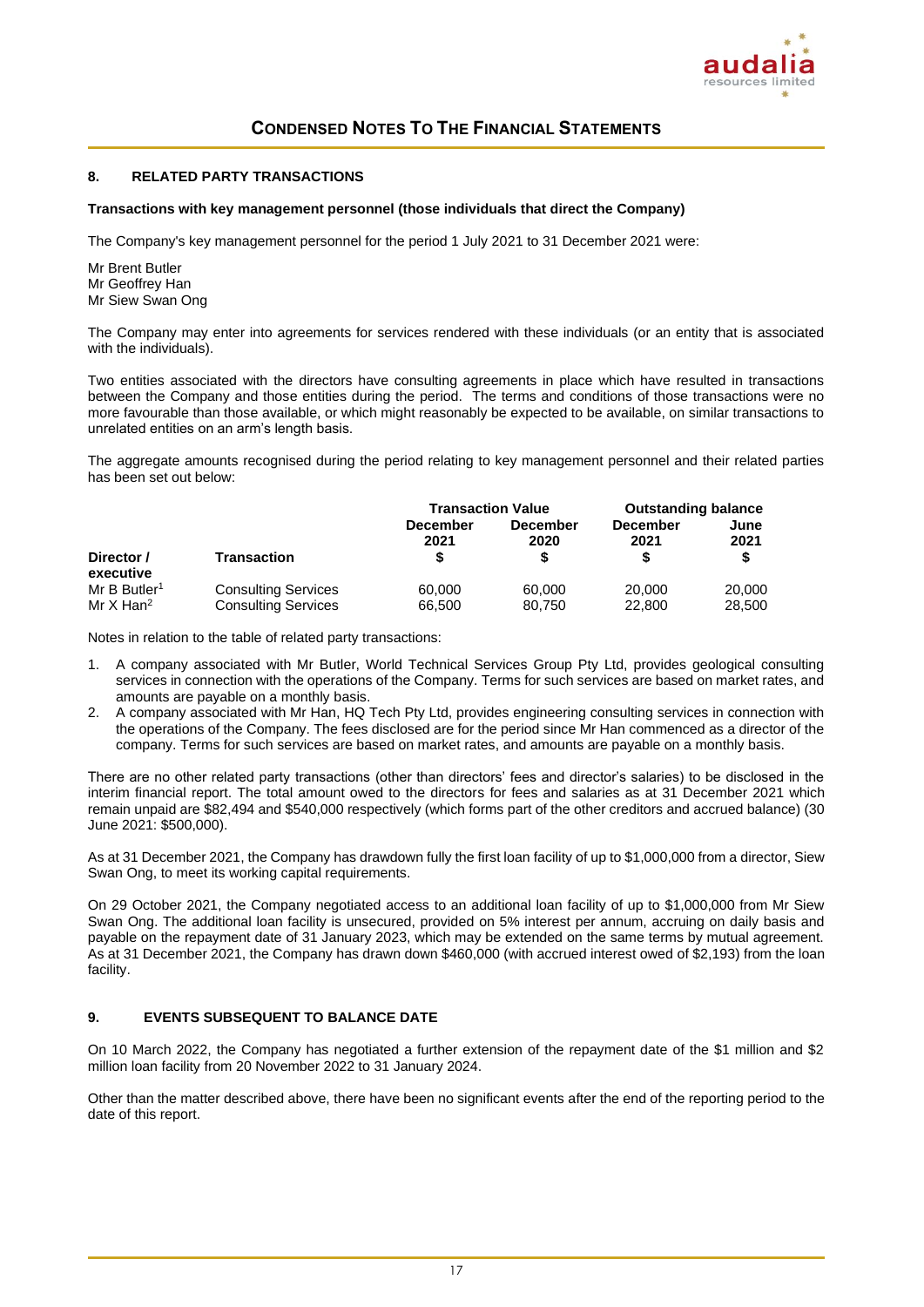

### **DIRECTORS' DECLARATION**

In the opinion of the directors of Audalia Resources Limited:

- (a) the financial statements and notes set out on pages 9 to 17 are in accordance with the *Corporations Act 2001* (Cth), including:
	- (i) complying with Accounting Standards, the *Corporations Regulations 2001* and other mandatory professional reporting requirements; and
	- (ii) giving a true and fair view of the Company's financial position as at 31 December 2021 and of its performance for the half-year ended on that date; and
- (b) there are reasonable grounds to believe that the Company will be able to pay its debts as and when they become due and payable.

This declaration is signed in accordance with a resolution of the Board of Directors made pursuant to section 303(5) of the *Corporations Act 2001*.

Cashfille.

Brent Butler *Executive Director and CEO*

Dated at Perth, Western Australia this 14<sup>th</sup> day of March 2022.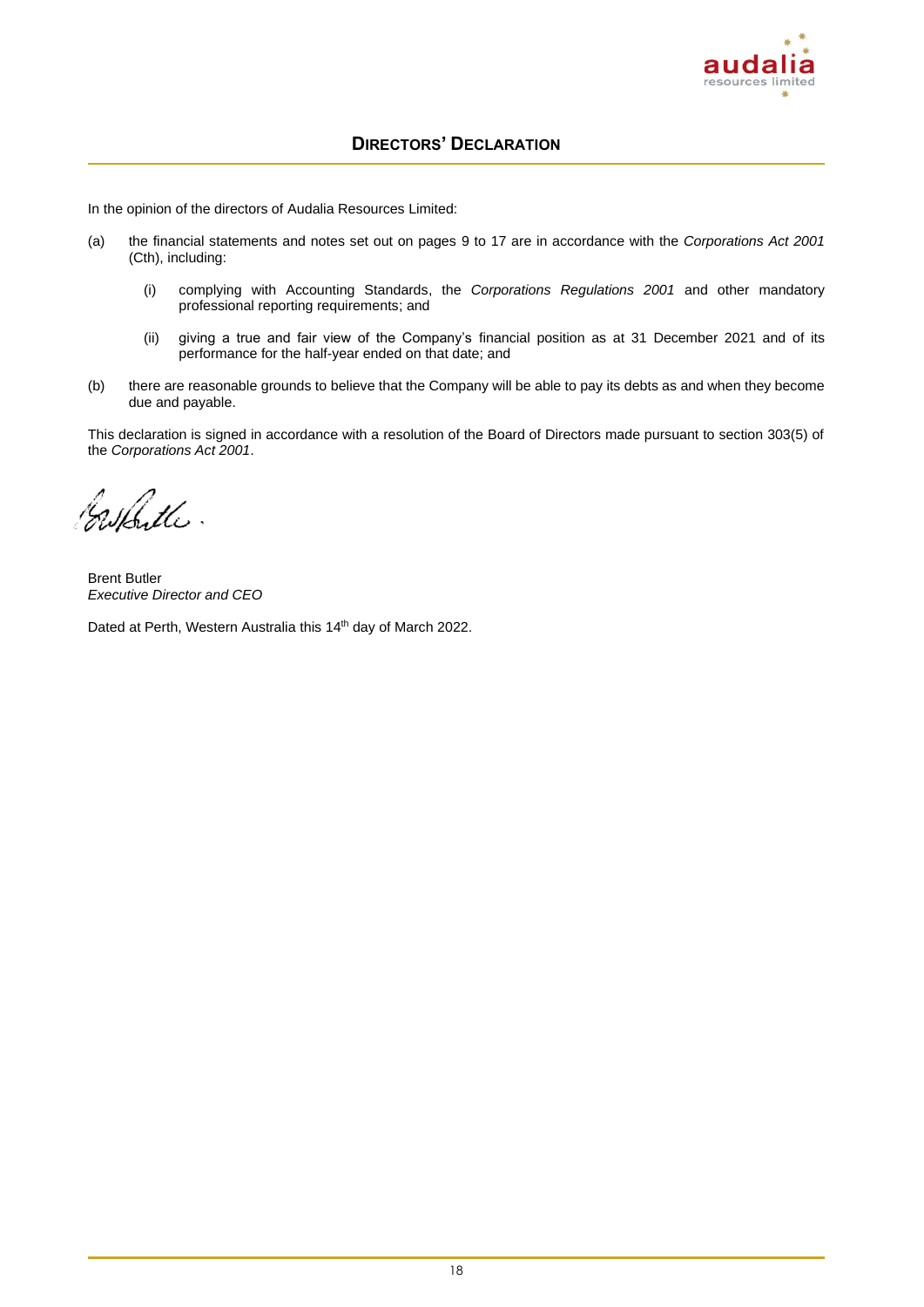

Level 9, Mia Yellagonga Tower 2 5 Spring Street Perth, WA 6000 PO Box 700 West Perth WA 6872 Australia

### **INDEPENDENT AUDITOR'S REVIEW REPORT**

To the members of Audalia Resources Limited

### **Report on the Half-Year Financial Report**

### **Conclusion**

We have reviewed the half-year financial report of Audalia Resources Limited (the Company), which comprises the statement of financial position as at 31 December 2021, the statement of profit or loss and other comprehensive income, statement of changes in equity and statement of cash flows for the half-year ended on that date, a summary of significant accounting policies and other explanatory information, and the directors' declaration.

Based on our review, which is not an audit, we have not become aware of any matter that makes us believe that the accompanying half-year financial report of the Company does not comply with the *Corporations Act 2001* including:

- (i) Giving a true and fair view of the Company's financial position as at 31 December 2021 and of its financial performance for the half-year ended on that date; and
- (ii) Complying with Accounting Standard AASB 134 *Interim Financial Reporting* and the *Corporations Regulations 2001*.

### **Basis for conclusion**

We conducted our review in accordance with ASRE 2410 *Review of a Financial Report Performed by the Independent Auditor of the Entity*. Our responsibilities are further described in the Auditor's Responsibilities for the Review of the Financial Report section of our report. We are independent of the Company in accordance with the auditor independence requirements of the *Corporations Act 2001* and the ethical requirements of the Accounting Professional and Ethical Standards Board's APES 110 *Code of Ethics for Professional Accountants* (including Independence Standards) (the Code) that are relevant to the audit of the annual financial report in Australia. We have also fulfilled our other ethical responsibilities in accordance with the Code.

We confirm that the independence declaration required by the *Corporations Act 2001* which has been given to the directors of the Company, would be the same terms if given to the directors as at the time of this auditor's review report.

### **Material uncertainty relating to going concern**

We draw attention to Note 1(a)(iii) in the financial report which describes the events and/or conditions which give rise to the existence of a material uncertainty that may cast significant doubt about the Company's ability to continue as a going concern and therefore the Company may be unable to realise its assets and discharge its liabilities in the normal course of business. Our conclusion is not modified in respect of this matter.